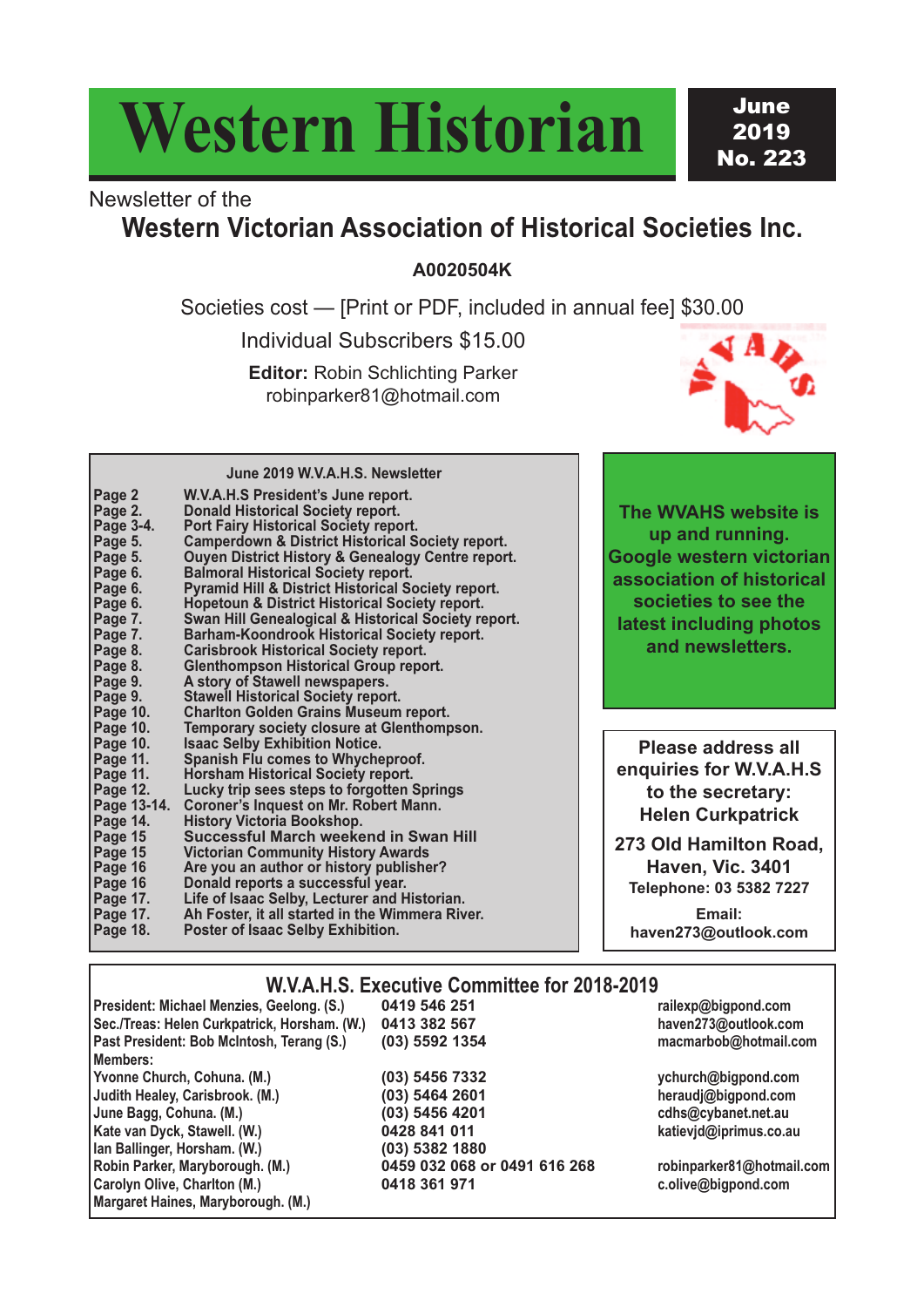| Our member groups are:- |                     |                              |                  |
|-------------------------|---------------------|------------------------------|------------------|
| <b>Arapiles</b>         | <b>Ararat</b>       | <b>Ararat Rail Heritage</b>  | <b>Balmoral</b>  |
| Barham/Koondrook        | <b>Birchip</b>      | <b>Boort</b>                 | Camperdown       |
| <b>Carisbrook</b>       | <b>Casterton</b>    | <b>Charlton</b>              | Cohuna           |
| <b>Colac</b>            | <b>Coleraine</b>    | <b>Dimboola</b>              | <b>Donald</b>    |
| Derrinallum/Lismore     | <b>Dunkeld</b>      | <b>East Loddon (Mitiamo)</b> | <b>Edenhope</b>  |
| <b>Geelong S/W/Rail</b> | <b>Glenthompson</b> | <b>Goldfields (Dunolly)</b>  | <b>Halls Gap</b> |
| <b>Harrow</b>           | <b>Heytesbury</b>   | Horsham                      | Hopetoun         |
| Inglewood               | Kerang              | Koroit                       | Maryborough      |
| <b>Minyip</b>           | <b>Mortlake</b>     | <b>Nullawil</b>              | Ouven            |
| <b>Port Fairy</b>       | <b>Portland</b>     | <b>Pyramid Hill</b>          | <b>Rainbow</b>   |
| Rupanyup                | <b>St. Arnaud</b>   | <b>Stawell</b>               | <b>Swan Hill</b> |
| <b>Terang</b>           | Warracknabeal       | Warrnambool                  | Woolsthorpe      |

**Note:** Send me your report [to fit half page ONLY] Word documents only, photographs .jpg (Straight emails can't be edited into the Western Historian — becomes unco-ordinated paragraphs)

For the couple of societies who don't have email — send a hard copy to the Secretary, Western Historian, 273 Old Hamilton Road, Haven, Victoria 3401 and they will be typed into word.

Long reports therefore have to be edited to fit the space and may not contain what you consider to be relevant to your society.

## **WVAHS President's June report**

**Digital Dilemma.** We are living in an increasingly digital age. Many people do all of their banking on line, most of their shopping and use no cash. They communicate by text, email and messenger services and rarely by voice 'phone calls, hand written communication, posted letters and postcards belong to a past era. Business and government records are all created and most held digitally. Historical Societies have collected extensive paper

based archives. Some are now scanning much of their collection. (partly to assist with its conservation.) So that the original documents are not handled frequently but also so that some of it may be accessed by people remote from the location where the records are kept. Documents may be searched for particular words, phrases or names — saving many hours of reading that most people simply do not have the time to do in order to find a small reference to a topic or person of interest. That seems to be an admirable benefit of digitisation. The digitised newspapers and other documents available via the National Library TROVE facility are a boon to research.

At least one body that I know of is scanning many books and documents in its reference library and disposing of its hard copies of them, partly motivated by a loss of their previous storage space. A local University has been scanning all of its thesis collection and shredding the hard copies. In many cases laboriously typed up on old manual typewriters and specially bound at a cost that the student could probably ill afford. It will no longer be possible to go to that university's library, access the work and actually hold the document that so much effort and inspiration went in to.

There is now at least one museum in Victoria that has no premises or filing cabinets full of documents – the Torquay Museum without Walls.

In my main area of personal research interest I find it wonderful that I can go to the Public Record Office or other archives and access original documents. Many of them are on a wonderful old assortment of varying quality and coloured paper. Often hand written (and one of the challenges is trying to decipher some of it!) and often with endorsements on the back of the page to save paper! On a few occasions I have looked at the signature of a person famous in their field of activity 100 or more years ago and experienced the thrill of knowing that I am now holding a page that they held and wrote on or signed will be lost to future generations. I also fear that much of the detail and deliberations of what was discussed and decided by people involved in a multitude of activities today will not be available to future researchers. There may just be a brief formal record of the decisions, outcomes and policies, but no feel for the individuals involved and the debates that took place to create their results.

Perhaps a generation that grows up digitally will not know or care?

#### **Michael Menzies, President.**



*More details in September newsletter.*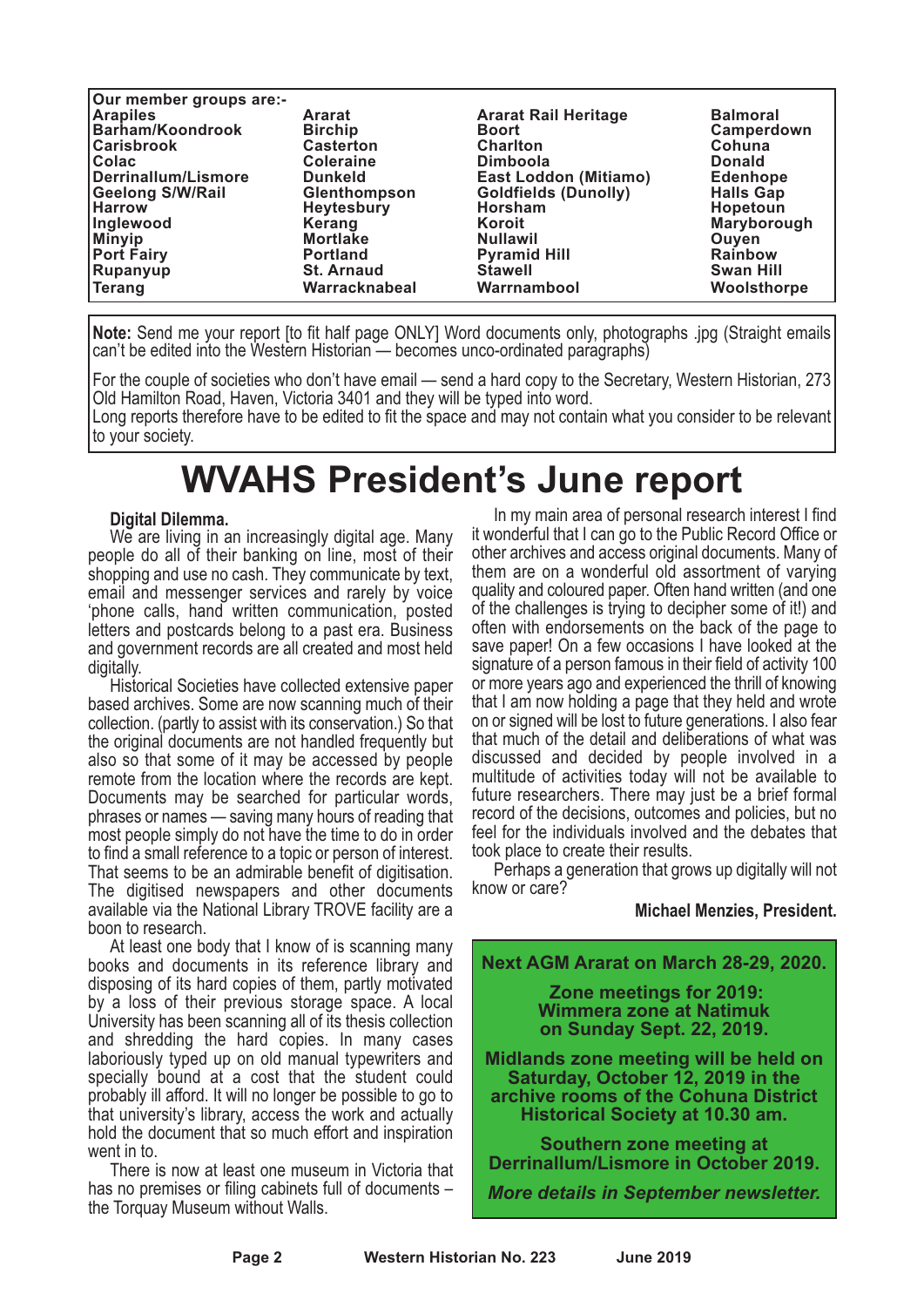## **Port Fairy President reports on 2018**

It is my pleasure to present this report on the activities of the Port Fairy Historical Society for the year 2018-2019. The past year has been an extraordinary one with many projects and successes.

Guest speakers included Denise Adamson who spoke in April about her aunt, teacher and naturalist, Grace Bowker; in September, Margaret Whitehead paid a tribute to her recently deceased aunt, Pearl Trigger, who for many years researched for our society; Jeanette Robertson in October told of her extended cruise and some of her exotic experiences; Bruce Smith spoke in October about his findings as a freelance archivist; Martin Syme completed the speakers list in January with stories of writing his latest and most extensive history of Port Fairy.

The lunches in July and December attracted greater numbers and were much appreciated. Greater numbers have also gathered for the Monday morning and Thursday afternoon work sessions but there are still some areas of work to be covered.

Several of these members have faced serious health issues during the year but have continued to work on their projects. I most sincerely thank them for their perseverance and loyalty.

Our communication channels continue to expand. *The Port Fairy Post* is sent by email with only a handful of hard copies mailed or delivered and continues to receive positive feedback.

Thank you to Graeme Kershaw and contributors. To Andrea Lowenthal, Anne McLean and Carol Heard thank you for your work with our website and Facebook pages.This year we have also received support from Ashley Price at the Visitor Information Centre and from the Port Fairy Tourism Association in advertising our exhibitions on social media.

The first special event of the year was the WVAHS Annual General Meeting weekend in April. Nearly 75 historians, some from distant centres congregated in Port Fairy for the three Zone Meetings, AGM and the dinner on Saturday evening where Roger Haldane spoke about his first successful introduction of alpacas to Australia. It was wonderful to see the great support of members — particularly after catering arrangements went astray.

Much of the year has been immersed in grant applications for the two other special projects the '*Icons of Port Fairy'* exhibition and the building of the free standing Archives Facility. Peter Grenfell must be congratulated for his work in planning the facility and for obtaining funding of over \$19,000 from Moyne Shire; \$10,000 from Pacific Hydro; \$1000 from the Uebergang Trust; and hopefully \$2000 from Bendigo Bank. The building is nearing completion and a further application for funds to furnish the facility has been made to the PROV.

Other grants have been received from the Port Fairy Folk festival for \$1,659 to purchase a display cabinet for the *Icons* exhibition and \$1,300 from the Holsworth Trust to publish the '*Icons of Port Fairy'* book.

Thank you to all these organisations for their much needed support.

The special *Icons* exhibition was a new venture that brought mixed blessings. The ten days taken to remove earlier displays, to clean the various rooms and to setup the new exhibition proved to be an exercise with very positive outcomes in bonding for new and older members.

The Official Opening on Friday evening, 21 September, brought invited guests into the museum.

Takings were very good for the following fortnight of missions increasing again during the summer holiday season. There were excellent comments from visitors and Lynda Tieman, Richard Patterson and Margaret Collins are to be commended on their efforts in bringing the exhibition to fruition.

Nearly five months seemed a long time at the be-<br>ginning of *Icons* however it rapidly passed and a new exhibition arrived this time in the form of <sup>a</sup> travelling ex- hibition from the Australian Maritime Museum called *Submerged*. The logistics for the swap over of displays were much easier. Two days with now experienced workers saw the change. Thanks to Ron Cashmore, who has lent two films and many artifacts from the *Schomberg* wreck, and our own shipwreck collection, we have a most interesting exhibition until 27 April when the AMM material will be returned.

Re-accreditation loomed for almost twelve months, with much of the policy and report work done online. Eventually, on 26 and 27 November, the MAP Panel members arrived. The Museum and Archives have been reaccredited for another five years subject to a couple of minor glitches.

The routine activities undertaken by many members continue behind the scenes with research, museum tasks, school and bus visits all well completed by com- petent people. The Society is in <sup>a</sup> good place with in- creased membership in recent years, new ideas and

willing workers.<br>At this point I want to mention a very special achievement: It is <sup>25</sup> years since Lynda Tieman ac- cepted the role of curator of the Port Fairy Historical Society in February 1994. From a relatively small position Lynda has developed the role of Collection Manager to the huge task it is today with its policies, protocols and processes. Congratulations on a wonder- ful job!

To the committee, to our volunteers, to members, thank you for your belief in preserving our heritage, and supporting the work of the Port Fairy Historical Society; any organisation is only as good as its member components, and ours are excellent.

**Judith Kershaw**

**Port Fairy report continued on page 4.**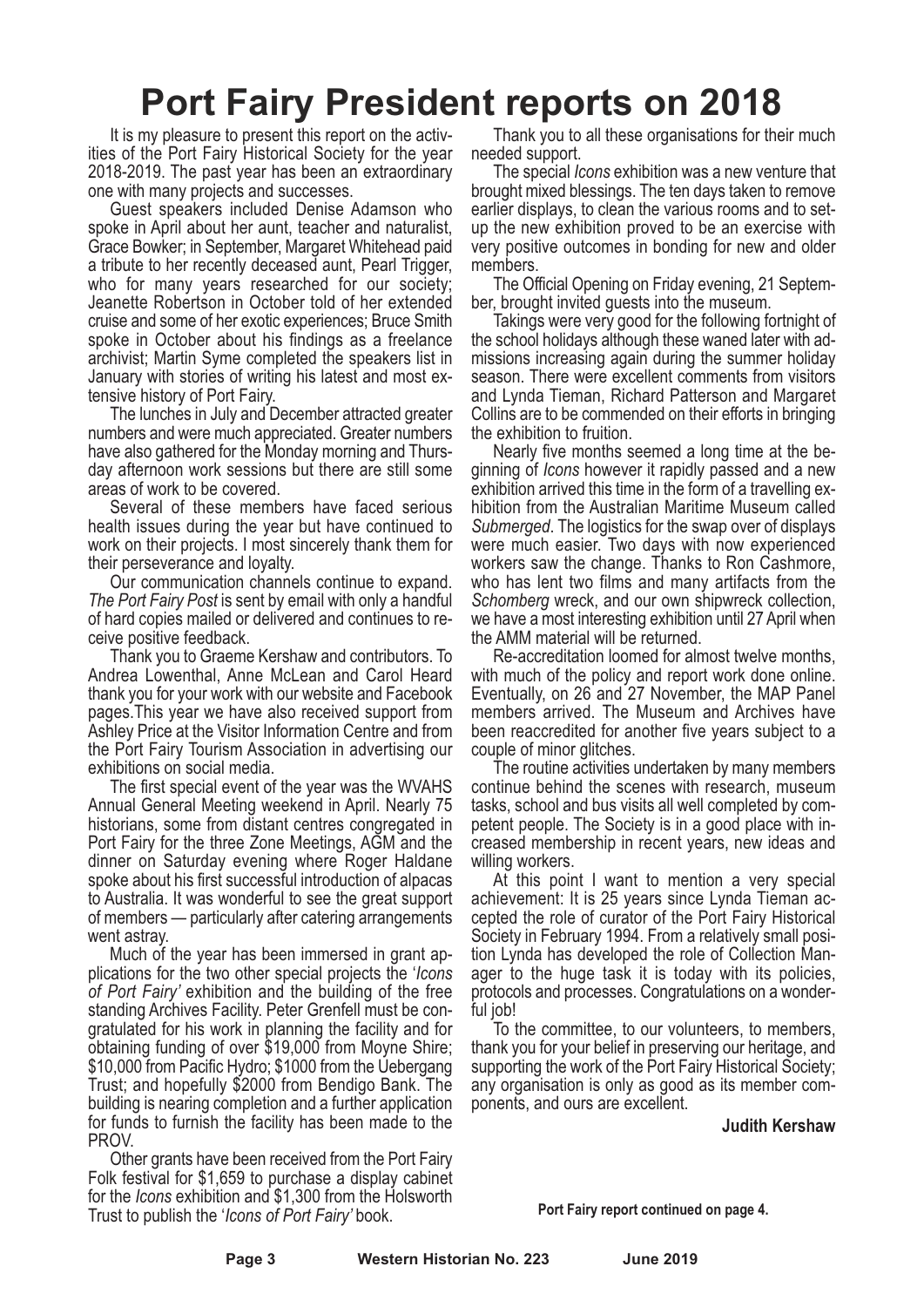#### **Archivist's report**

In 2018 the archival duties have been performed by many of our volunteers — the Monday morning volun- teers, the Thursday afternoon ladies and the wonderful group looking after our extensive photograph collection and Tony Hutchinson and myself concentrating on the research queries with help from Richard Patterson

when the need arises.<br>Every other year I have stated that research requests or income derived from the research was decreasing but not this past year! Our income from research in- creased and we were extremely busy throughout the year. This year has already started well with requests for information.

Once again requests have come from all over Australia and New Zealand. I am meeting with some New Zealanders this week to look at their ancestor who lived here in Port Fairy in the mid 1800's. Another New Zealander visited us last year after I had researched her family and she was able to visit her ancestors' graves and the old building in Koroit where they worked and lived. Obviously through our website and social media — our Museum and Archives reaches out far and wide. Thank you to Tony for his work in family research. Thank you to Lynda Tieman and Judy Kershaw in leading the many enthusiastic volunteers in many of the archival tasks carried out. Thank you to the rest of the committee for their support.

#### **CURATOR'S REPORT 2018** *by Lynda Tieman*

This year has certainly been very busy for everyone in the Society. We have achieved much on Volunteers' Monday with <sup>7</sup> to <sup>10</sup> people working at the regular jobs of filing, scanning and sorting and data entry. During the week archive sorting, photograph recognition and cataloguing is done so thank you Jan, Heather, Carol, Angela and Jeanette for your enthusiasm in these tasks.

The Archive sub-committee has finished sorting through our archive files and is now half way through removing excess paper in the family research files. We are in the process of identifying many films and mag- netic tapes in our collection that need to be converted to newer technology; we still have quite a large collection of film that requires transferring to newer media. Thank-you to Judith, Andrea, Patricia and Anne.

An amazing amount of work has been completed and although there is more to do it has been a great year. Jan and Peter Grenfell have continued scanning the photographs as the girls catalogue them. We still need to get them on to Victorian Collections and that is another herculean task. This year we had a small case display to go with the launch of Richard Patterson's book "The Lighthouse Keeper and the One-armed Cricketer".

A large photographic display called "Happy to Serve You" is to highlight the lovely photographs taken by Peter Grenfell of shops and shopkeepers of 2017-2018. Carol and Lyn set up a wonderful display at the Football clubrooms to celebrate their 150th year. A display of photographs was set up at short notice by Judith, Carol

and Heather at the wharf for the opening of the new wharf precinct. In August a large team of members came together to clean the Museum and assemble the "Icons of Port Fairy". This exhibition impacted on all major exhibition spaces and over two weeks — the Museum transformed into an airy interesting area. This exhibition was not without its challenges and disappointments but with the help of social media and the Tourist Association I think it was a success. Thank you to the Folk Festival Committee for the grant allowing us to buy a great new showcase. Thank you to all who helped in any way; there are too many of you to thank individually.

There were just two days between opening hours to bring down and put up the next display called "Submerged" — a travelling exhibition on a set of panels provided by the Australian Maritime Council and worked on by many historians around Australia including Marten Syme. The team again came together and achieved a cohesive and interesting display incorporating information on our own shipwrecks. Our own relics from the "Socrates" and footage of this wreck on one television screen provided by Ron Cashmore and on another Ron — also provided a DVD and relics from the "Schomberg" in Peterborough.

Re-accreditation provided more challenges. We achieved this and we have now been accredited for 25 years. There is still some paperwork and changes to bring about so please read any paperwork that is provided as some ways of doing things will be changed. Along with re-accreditation came Aboriginal Victoria on the same day to photograph and register those seven aboriginal items in our collection. No pressure that day! Jeanette Robinson is still working on our numerous databases and setting up new ones. One new data- base had to be created so that we can register our shipwreck items with the National Shipwrecks data- base as the information that was previously gathered by the Commonwealth was never added to the computer system. Garry is keeping up with our local newspaper collection and Jeanette is updating the database to track our hardcopies.

During the coming year the new Archive facility will come into operation and we will need many people to help us change our indexes and move items so that the many books and papers that will be stored there can be easily found. Acquisitions are still being received and we thank the donors for passing their precious objects into our keeping.

Thank you to all members who have helped us with their expertise in repairing things, researching informa- tion, cleaning and typing. Thanks also to our President and hard working committee members for meeting the many challenges we have faced this year and who ded- icate their time to the preservation of our local history and the continuing success of our Society. And last but not least thank you to my very capable assistant Mar- garet Collins and the Volunteer Day group.

> **Extracted from Port Fairy Historical Society newsletter.**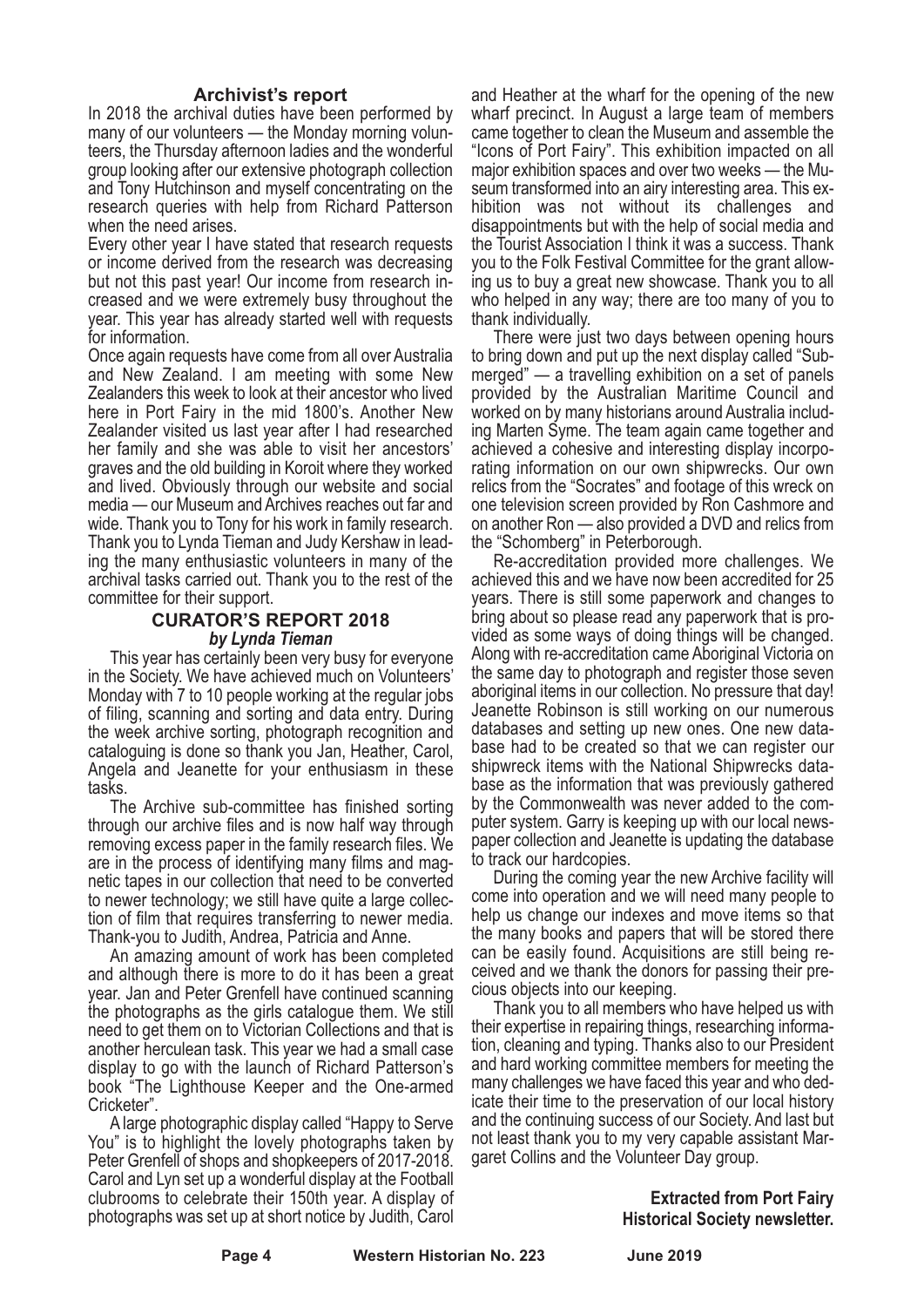## **Camperdown & District Historical Society Inc report**

Since the last Zone Meeting in October 2018 our Society volunteers have continued to keep active with visitors, research (both in person and by email), cataloguing and indexing.

Since the completion of our new all-abilities toilet the Shire have demolished the old block. Plans are being made to landscape the area and provide a pleasant outdoor area for our volunteers and members

to enjoy. The old 'supper room' renovation is nearing completion with some painting still to be done. Once that is completed our collection of Honour Boards from local organisations will be hung. Strong but moveable storage shelving have been installed.

Recent events for members have been a tour of Coragulac House and Beeac in October a Christmas picnic visit to Marida Yallock Homestead and an afternoon meeting featuring award winning writer Elizabeth O'Callaghan of Warrnambool.

The Society is once again organising the very popular lecture series for the Robert Burns Scottish Festival in the first weekend in July. Our centre will also be open to visitors over the weekend.

We have occasional visits from visiting groups and.

also from the local Primary School students. Partnerships are being formed with Camperdown Community House and Courthouse Camperdown Inc. to assist with the planning and running of workshops focusing on both the built and natural heritage of our area.

Plans are being made to run a tour for members of a local historic property during May and other events later this year. The membership remains strong and members are

kept up to date with informative quarterly newsletters and regularly updated Facebook. We are fortunate to have a new, young volunteer who is working on keeping

us up to date with technology. Best wishes to all for <sup>a</sup> successful meeting at Swan Hill which unfortunately, due to other commitments, we are unable to attend.

**Maree Belyea, Secretary**

## **Ouyen District History & Genealogy Centre report**

Apologies from Ouyen for our absence. Our best

wishes to Swan Hill and all other member groups.<br>The Ouyen District History & Genealogy Centre, lo-<br>cated in the old Ouyen Courthouse, continues to open to the public on Fridays 9.30 am to 4 pm. As our active volunteer numbers were down to three at the start of the year it seemed we would not be able to continue opening every Friday. However articles in the local paper and on Facebook have helped attract another 3

volunteers who now require training. To further promote the Centre an empty Ouyen shop window has changing displays. Our summer display theme was recreational water over the years to com- pliment interest in the new Ouyen Lake. The latest dis- play promoted the 'Mallee Root Festival' and included <sup>a</sup> model Mallee Roller, shoot cutter with suitable pho- tographs. Email requests for family history continue. Several

folk undertaking research have visited and been delighted with the Centre's unique resources. A couple of recent visitors are working towards book publication. A new publication is 'Mallee Roots' by Bill Hampel who grew up in Walpeup. The Centre was able to promote Bill's book which is now being enjoyed by many locals.

Ken Mustey from Mildura RSL recently donated a collection of information and photographs of every enlistee in World War 1 from along the Mallee Track. Ken

had been researching the topic for the past <sup>25</sup> years. This year the Centre celebrates <sup>30</sup> years since mov- ing into the Ouyen Courthouse (after its closure in 1989). The Centre first began in 1984 as part of Victo-<br>ria's 150<sup>th</sup> celebrations and since then has been run by volunteers.

A Remembrance Silo Art Trail along the Mallee Highwayis to commence in May. The first silo to be completed is at Walpeup and will immortalize one of the town's sons - Harold Thomas Bell (Wickham) Light horse Beersheba.

The Centre has written a letter to in support of the Walpeup Memorial Hall Committee's application for a Veterans Minor Capital Works Grant for funds towards further Hall restoration.

On reflection, the activities covered by our Centre are wide ranging and can be an important positive influence in our community. I believe having a recognized group in the community with knowledge of their districts local history is vital.

So keep up the good work everyone!

**Merle C. Pole (President)**



**Page 5 Western Historian No. 223 June 2019**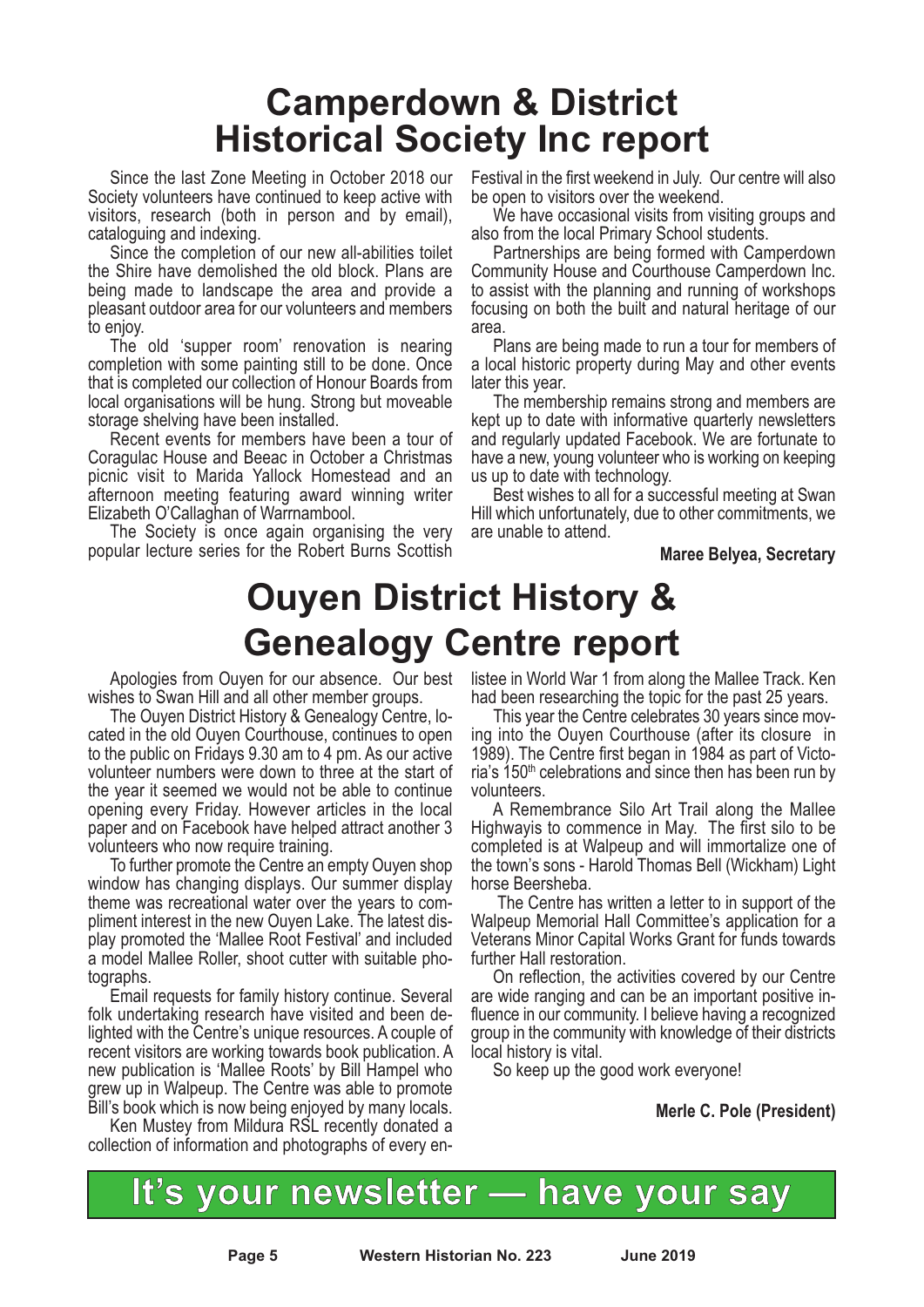## **Balmoral Historical Society report**

In the last report it was mentioned that the Society has been successful in the application to Heritage Victoria's 'Living Heritage Grant Programme' to restore the Balmoral Courthouse. This is being managed on behalf of the Justice Department and Victorian Police.

Basically the Society's time has been taken up with the restoration. It is a long, slow process. Being the project manager working with the sub-contractors to ensure adherence to criteria and sourcing of some people and materials has extended the time it is taking — as well as a shrinking budget.

Other work has not come to a standstill but again, with a dwindling membership, time management and not overloading the few is important. The Society needs

to improve its numbers, a problem all are experiencing I expect. The Society has previously had a letter drop drive to attract new members. Are there any other suggestions? What methods have other groups found to be successful? We are active in the community, have a Facebook page, put articles in the local 'Balmoral Bulletin' that comes out monthly as well as having displays.

Once the restoration work is completed it is hoped (through other local groups and clubs) that members may be attracted through use of the courthouse and seeing the work that the Society carries out in the community.

## **Pyramid Hill & District Historical Society Inc. report**

We launched our book - Remember, Respect, Rejoice World War 2 - on 14 October, 2018 in the Memorial Hall. Two hundred people came as an extended family when Dr. Sharman Stone launched the book. Our other special guests were Sharman's father Harvey Bawden, (who now lives in Bendigo) and Lloyd Mills who lives in Mincha. Both these boys were supported by their families. Sharyn Glen (of Melbourne and who has family connections in Pyramid Hill) attended and did a video recording of our boys and this was shown at the launch. You could have heard a pin drop during the showing on the big screen. The book sells for \$35 and we have some for sale today. We did get a small grant towards printing the book from the Holdsworth Trust.

Hospitality (provided by the pre-school parents) followed and much catching up was done. Since then we have been working on the Ferris

Collection with all glass negatives scanned, labelled and sorted into sections ready to be taken to Bendigo for printing. The hall committee suggested we might have a Magic Lantern night but the pictures would be on a disc - not the same as the real thing.

The hot weather has meant visitor numbers have reduced but houses have been selling in our town and

this leads to people being interested in the story of their new place of abode. The latest are a garage, house and two blocks of land. The garage started out as the livery stables and then, with the advent of cars, the building was renovated in December, 1948 when the Holden car was promoted.

We were recently given some photos of the licensee and the Victoria Hotel. It was great as this grand building celebrated being 90 when the bar opened on 12 February. We held a small celebration to mark the day - not quite what it would have been 90 years ago when it was men only in the bar!

We produced a calendar for Christmas — "Pyramid Now and Then" — showing the old and the new eg: the swimming pool, fire brigade, school, etc. Around 65 were sold and the next one will be "Pyramid Recycled".

Clearing/land sales, farewells and sundries have been completed from 1890-1936 and are still a work in progress. This is <sup>a</sup> great resource for family history. The Depression years of 1919-1937 <sup>I</sup> didn't know much about so am learning through this project. Hoping the WVAHS can stay in touch as we all get

older and we congratulate Swan Hill for hosting today.

#### **Margaret Williamson — Archivist**

## **Hopetoun & District Historical Society Inc. report**

The society is like most other societies — always looking for members and finance.

We have had a steady stream of visitors to Corrong Homestead and the interest is possibly coming from

visitors to the Silo Art Trail (which is very popular). We have been trying for grants to get the remaining Micro films digitised as the reels are deteriorating quite badly. We have around 15 more reels to do then we will have all our Hopetoun Couriers on disc.

At present we are looking for new premises as we feel that the Old State School is coming up for sale and we may have to move out of the building as Neighbourhood House has purchased the old CFA fire

station. Research is still going at <sup>a</sup> steady rate with inquiries coming from as far as New Zealand – (that was from the Great Grandson of the first Chemist shop owner to Hopetoun in the very early 1900s).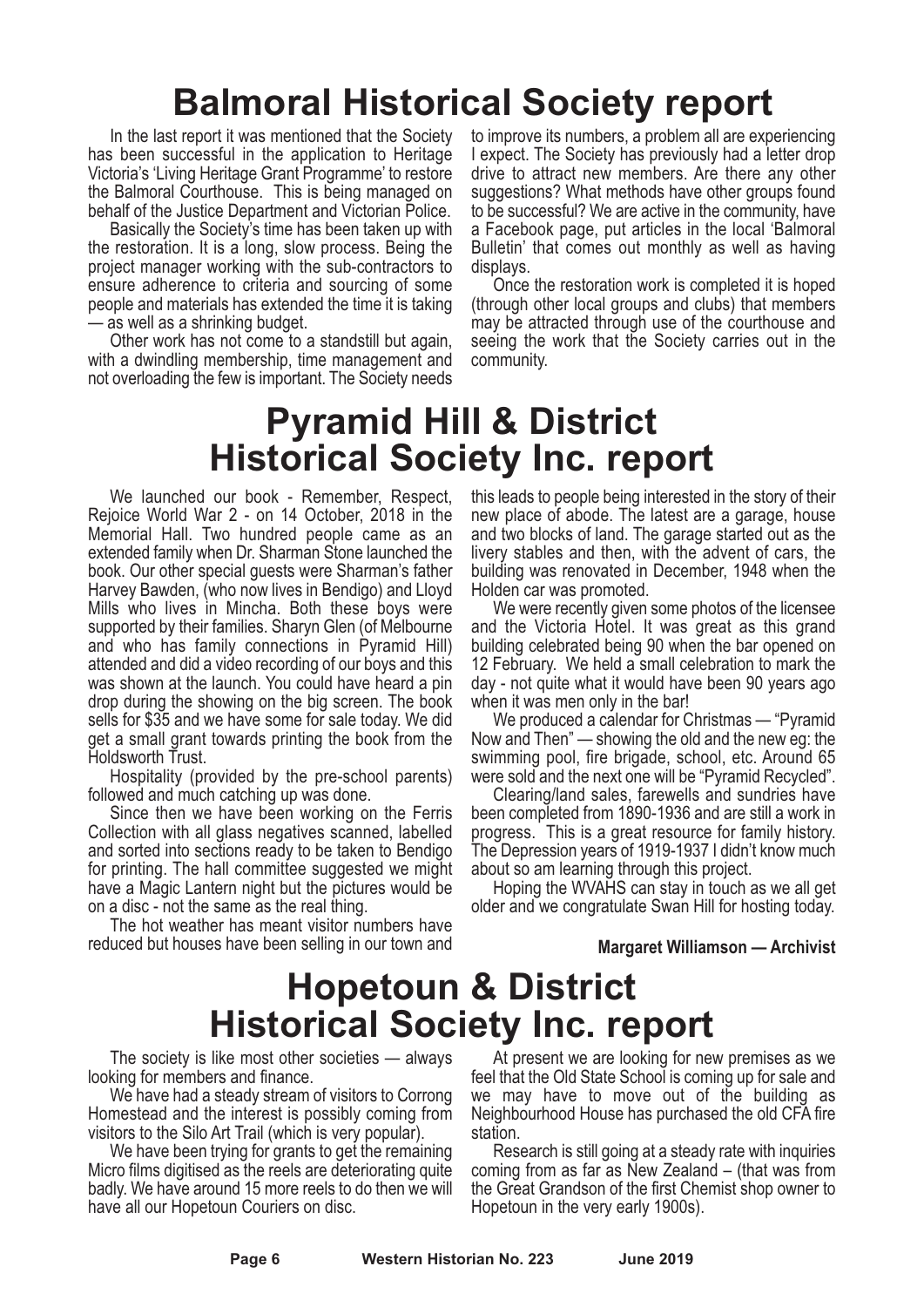## **Swan Hill Genealogical & Historical Society report**

Needless to say, our group has been occupied with the planning for the WVAHS AGM and we appreciate the response we have had from the districts. Personally I am thrilled with the response from the members in planning, contributing and attendance on the weekend. Special thanks to Helen Curkpatrick for her assistance in the preparations.

Our long time researcher, Bet Jenvey, retired from the position recently after many, many years of filling this role. It was a position she loved doing and her personal knowledge and desire to research has been greatly appreciated. On a positive note there have been several people take on the task of researching in the interim and I'm sure they will find these duties just as rewarding as Bet has.

In the preparation for the AGM I was able to attend the Southern, Wimmera and Midlands meetings in Colac, Warracknabeal and Carisbrook respectively which I found very interesting and rewarding discovering what other groups are doing and how they do it. This is one of the benefits of WVAHS.

The all-time conundrum of how much to charge for research has been tackled for the first time in many years and we have decided on a figure (subject to variation) of \$20. For the amount of time and resources consumed this seems to still be reasonable.

Thanks also go to Peter Morton for offering his boat for a cruise this weekend and allowing visitors to appreciate the Mighty Murray.

**Steve Pentreath, President**

## **Barham-Koondrook Historical Society Inc. report**

The ongoing activities of our small group of volunteers have resulted in a number of important goals being reached with others awaiting further at- tention to achieve completion. This vital, though sometimes tedious work, is a continuation of our stated aim to preserve the history of our local towns and surrounding districts for current interested parties

and for future generations. Our annual pictorial calendar once again proved to be a profitable fund-raiser as have a couple of street raffles and our rostered Friday night meat raffle every six weeks at Mates Royal Hotel in Koondrook always

greatly contributes to our operating expenses. Re-prints of some of our out-of-print publications are in the works and we have already completed pro- duction of <sup>a</sup> facsimile edition of the popular "Pictorial

History of Barham-Koondrook District 1843-1993". Our secretary/treasurer, Helen, has completed the scanning of the donated collection of over 60,000 neg- atives from local photographer Sam Dailey. The task of identifying the people, places and events depicted therein continues. Helen is now working on a similar negative collection from another local photographer Rudie Metzler and is well advanced with the digitising process. When this project is completed, the two col- lections will be an enormous asset for future re- searchers. In fact, they have already proved invaluable in many cases despite the current lack of

identification on <sup>a</sup> large percentage of the images. We have also started to digitise our folders of pho- tographs and family histories so that copies can be kept off-site in secure storage. This is another long term project which needs to be worked on intermittently as

our volunteers' limited time permits.<br>Funding for the restoration of the Koondrook Baptist<br>Church building is again on the agenda.

We have applications in the works for several pos-<br>sible partial grants with outcomes awaited.<br>Our attempt to obtain a grant under the Victorian

Government's "Pick My Project" initiative was, not surprisingly, unsuccessful. The procedure was cumber-<br>some and not well thought through, as many of you will be aware. Being on the border, over half of our volunteers and many other locals were ineligible to vote for us being NSW residents. Getting word across to eligible voters was expensive and time-consuming and we are grateful to our volunteers who did so much to try to achieve a successful outcome.

In closing, we want to extend best wishes to our fellow Zone Societies — your committee members, donors, visitors, customers and most of all, your dedicated volunteers — the time and effort they have contributed is widely and greatly appreciated. Thank you.

**Prepared by Allan J. Tompkins, President, for the Barham-Koondrook Historical Society.**

*Wanted articles of interest from your local area for future newsletters*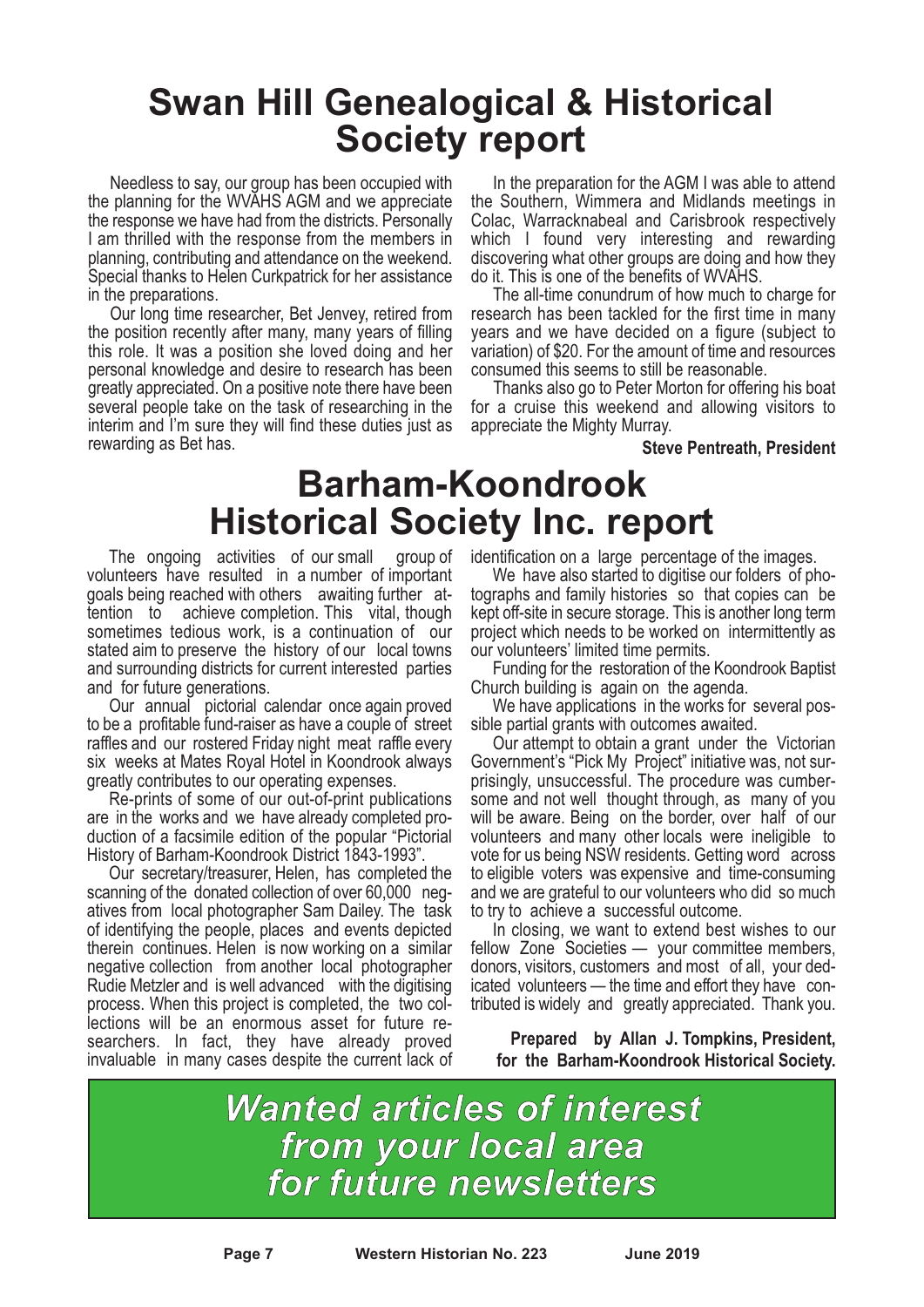## **Carisbrook Historical Society report**

As the new president of the Carisbrook Historical Society — I'm new to this but I'm sure I will get it right eventually.

We have been very busy indexing and updating a lot of data including our very extensive photograph col- lection and including them on our system. This is <sup>a</sup> complicated exercise as some of them are unfortu- nately unnamed. We have "kinder" on <sup>a</sup> weekly basis for members to

learn our computer programs which is extremely helpful for the newer members to learn how to access our records.

We produced a calendar late last year with pleasing results with the proceeds going to the restoration of our town hall. It contained scenes of local attractions and the girls did a wonderful job for a first time effort.

We have also been helping local people with their family history on ancestors of this area which is very interesting not only for them but we also find out interesting stories about this area (with quite a few people making return visits to us.)

We have had some very entertaining quest speakers with a wealth of information about the district and how life was like in the early days. This was very interesting and we hope to have many more.

Kind regards to all

**Nancy Egan, President**.

## **Glenthompson Historical Group Inc. zone report**

The Glenthompson History Group only just held their AGM this Thursday night with only one change from last year being our new president Elaine Budgen. Elaine has been a member for many years and had taken a break away from the group over the past few years. But she graciously stepped up to take on the president's position when our president resigned after the birth of her baby prematurely last year and she took up the mantle again at the AGM.

For the most part we have had a very quiet year with only one main event. We were part of the Armistice Day celebrations alongside the Glenthompson branch of the "Friends of RSL" back in November. There was <sup>a</sup> weekend of events including <sup>a</sup> dinner and old-time dance on the Saturday night while Sunday commenced with Remembrance Day celebrations at the Cenotaph before people headed to different ven-<br>ues around the town to reminisce. At the History Cen-<br>tre we had a display of photos, war relics, medals and military documentation for people to peruse. We also were lucky enough for a gentleman to bring along an old jeep that was well remembered around the town as belonging to the garage man. It was used to assist those whose vehicles had broken down requiring a tow as well as delivering gas bottles to people's homes. The weekend was well attended and our Facebook page, where we had many more photos and documents, was viewed heaps.

Between the Armistice Weekend and our Facebook page we have had more requests for research into different aspects of family histories. One of these requests helped to highlight a big gap in both our groups and the local cemetery trusts records. Apparently the Headmaster at the local primary school was the BDM's registrar in the early 1900's and all the records were stored at the school. Sadly a fire destroyed the school and all those records. While attempting to research bur- ial records for this person we discovered that we had almost no records pre 1913. We are currently attempting to rectify this issue through the BDM registry. An- other of the research requests once again reminded us of just what a small world it really is. The woman making the request turned out to be the wife of a distant

cousin of my own.<br>I am still busy slowly digitising our collection. It's a big job and will take many more hours to come. Many of the photos are shared on our Facebook page with good results. We have received quite <sup>a</sup> lot of little tid- bits of information which help us to identify people in old photos as well as helping to flesh out events and items with background information either unknown or

lost in time. We are still awaiting to hear whether we will be able to acquire the old primary school. We are told, we should know something more definite in approxi- mately <sup>a</sup> month's time. We hope to move into the old school for two main reasons — firstly to allow us to bet-<br>ter display our collection and to ensure the conditions are better for the survival of our collection (which is cur- rently at risk due to moisture issues in our current lo- cation.) We are also awaiting <sup>a</sup> contractor to assess the issues we are having in our current site to see if we can get repairs done before it is too late. As always it comes down to who has the responsibility the local council who are the leasees or Victrack who own the property. I would value feedback from anyone here today who may be able to guide us with minimising the damages to our collections.

Thank you.

**Tracey Potatau-Wright (Sec.) Glenthompson Historical Group Inc.**

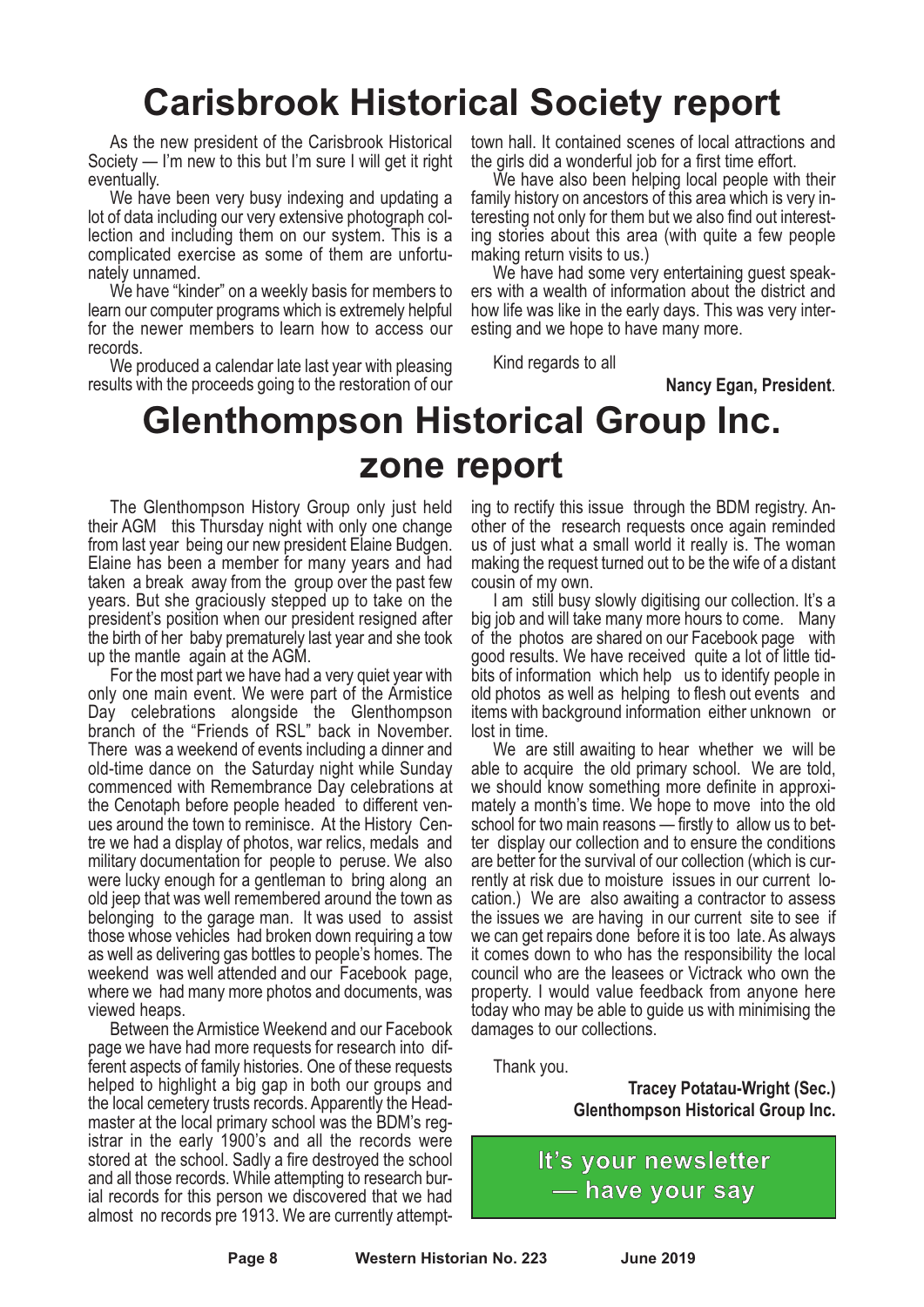# **A History of Stawell newspapers**

The first newspaper in the world is believed to have been the "Tching Pao" translated as the Peking Gazette. It was first published 1306 years ago in 713 AD in the Chinese capital during the Chang dynasty, to make known the decrees of the Court and it ceased publication only in 1900.

## **Local Stawell Newspapers.**

**<sup>1858</sup> The Pleasant Creek Times.** <sup>A</sup> printer named Scott started <sup>a</sup> newspaper called the Pleasant Creek Times. The small printing office was near the Peace Memorial on Halls Gap road. Publishing at the same time was the Mount Ararat & Pleasant Creek Advertiser printed at that time by Nuthall and

Banfield and at <sup>a</sup> later date by Banfield and Merrifield. <sup>1860</sup> to <sup>1867</sup> the Mount Ararat and Pleasant Creek Advertiser was the chief exponent of Pleasant Creeks requirements.

#### **1867 The Pleasant Creek Chronicle**

The residents of the Reefs wanted a local newspaper and Thomas Stubbs of Melbourne undertook the task of starting one this was named the Pleasant Creek Chronicle. It was bought out by a syndicate which started the Stawell Chronicle.

#### **1868 The Pleasant Creek News**

Mr Maynard Ord started an opposition paper which he named the Pleasant Creek News. It was first published twice a week. Subsequent proprietors of this paper were Rev. Z. Davies, (during whose term it was a daily paper,) also C.T. Ord and Lyell and Marquand. It became amalgamated with the Stawell Chronicle, (the other daily paper which had been started in opposition after Lyell and Marquand had purchased the older journal.)

**Pleasant Creek News and Stawell Chronicle.** The Stawell Chronicle proprietors purchased the plant and business of the Pleasant Creek Chronicle, which then disappeared. The first proprietor of the Stawell Chronicle included in its list of shareholders Mr. N.W. Swan, (who edited it before and after amalgama- tion and after his death.)The amalgamated publication appeared as the Pleasant Creek News and Stawell

Chronicle. Shortly after the change of title and <sup>a</sup> long period of depression on the goldfields the re-organised journal dropped down to <sup>a</sup> tri weekly and continued until ap- proximately 1896. Peter Galbraith was the organizer of the company which started the Stawell Chronicle; shareholders included J. Clough, Dr. Bennett, D. McKellar, A. Brown, E.Bennett, R. Z. Davies and G. Bristow.

#### **1887 Stawell Times and Wimmera Advertiser**

At the end of 1887 mining prospects improved and a new company was formed by R.W. Baxter to publish a second tri weekly paper called the Stawell Times and the Wimmera Advertiser. The first issue was in Febru- ary 1888.

**1896 Stawell News and Pleasant Creek Chronicle**

The title was changed to the Stawell News and the Pleasant Creek Chronicle. Mr Fleetwood-Smith com- menced as publisher in <sup>1906</sup>

**<sup>1951</sup> Stawell Times and Wimmera Advertiser.** The title was changed to the Stawell Times.

#### **1961 Stawell Times News**

The Stawell News & the Pleasant Creek Chronicle closed in December, 1961 and the local newspaper became known as the Stawell Times News, (as it is known up to this day.) It was first published on Tuesday 9th January 1962. Mr Frank Plaisted remained on as Manager and Publisher. Mr Ken Dadswell became Managing Editor and publisher in October, 1964 and remained for 21 years up until his retirement.

> **Extracted from Digging Up the Past Stawell newsletter Jan-Mar 2019**

## **Stawell Historical Society report**

Digging Up the Past newsletter

What's happening at our Society?

We recently received a Post Office Letter Box that was situated in the Main Street since the late 1800's and was recently removed for Street alterations. The Letter Box was donated to us by Australia Post and has been installed near the front of the Old Court House. (Our Museum)

We are about to install a very old Gas Light and Col-<br>umn near the Letter Box.<br>Our current Museum display features the history of

the Stawell Woollen Mills that existed in Stawell from 1926 to 1998. We are also setting up a display on the history of the Stawell Timber Industries that supplied timber, and built houses from 1948 to 1980. These houses were sold locally, and interstate including Darwin and Alice Springs Transported by truck and assembled at the distant locations. Some houses were also exported to Indonesia.

We have developed a 'Local History and Schools Program' to connect our local schools to the Historical Society. We aim to enhance student's knowledge, exposure to and an understanding of the events and people that brought Stawell into being and the journey to our present day. We are keen to develop a stronger sense of community and invite teachers to call and

meet with us to discuss our aims and objectives. Our Facebook site is becoming more popular with many hits and we have received very good responses in regard to our weekly posts. Some of the responses lead to enquiries that are made directly to us for further information.

We are now the proud owners of display banners (Bow Banners) to help attract visitors to our Museum.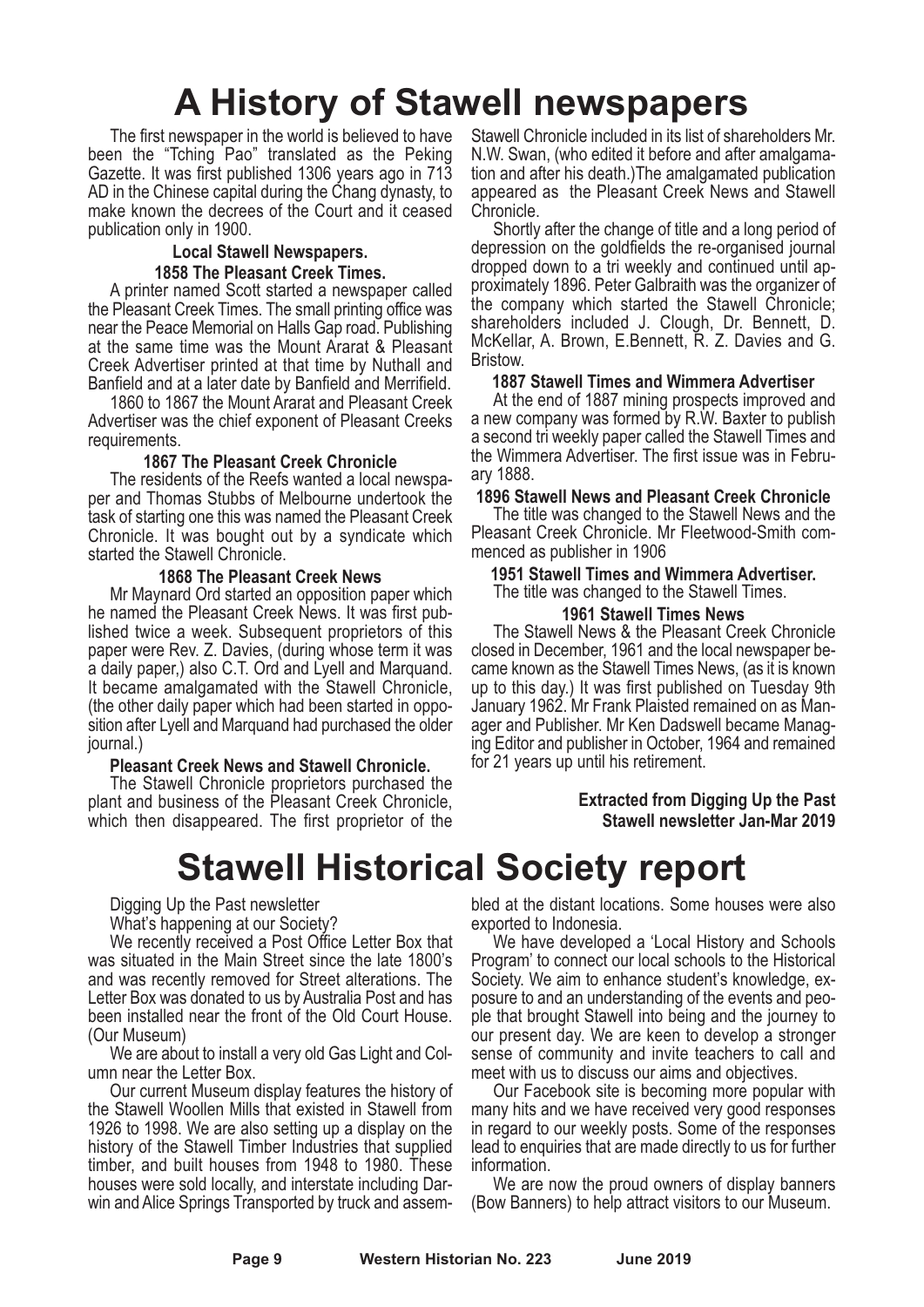## **Charlton Golden Grains Museum report**

Again we've had a busy six months. We took part in the Remembrance Day event on November 11<sup>th</sup> which took place in the Elliott Gardens in front of the Museum. We opened the museum to the public and created a few extra displays of WW1 items. This was a terrific day and over 50 people visited the museum.

On Thursday night (28<sup>th</sup> March) we hosted a 'Night at the Museum'. This event was initiated by a couple of our newer members. The night had a fifties theme with special displays of fifties items from our collection as well as short term loans from the community. Fifties music, tv shows and a broadcast of Blue Hills were also playing in different rooms. Wine, nibbles and supper were included in the ticket price. This was a great night with over 40 people attending including several new visitors to the museum. We plan to make it an annual event. The displays look so good they will be left on display for the next three months.

We have renewed our clothing display with three wedding dresses. Two of the dresses are from the same family a mother and a daughter. One first dress is from 1902 and the bride sadly died after having here first baby, Elinor, in 1903. The second dress is the 1930 wedding dress of Baby Elinor who lived until she was 102. Her daughter Janet allowed us to use the dresses in the bridal parade last year and has loaned them to us for 12 months.

Working towards accreditation with MAVic is keeping us busy. Our submission is due in June, so we are busy producing procedures, interpretation and collection policies, manuals and a disaster plan, all of which we didn't have previously. We are making great progress and it's a worthwhile process just to make us document our activities.

Finally, after four years of patient negotiation we have signed a User's Agreement with the Uniting Church to officially use two of their disused buildings for a peppercorn rent. A builder can now replace the floor in one of the buildings so we can use if for storage.

Carolyn, our Secretary, is currently working on a book for the Charlton Bowling Club 100<sup>th</sup> Anniversary which is being celebrated in September. This will be Carolyn's  $5<sup>th</sup>$  book with another two books in the pipeline. Whilst they are very time consuming to produce the finished project is always worth the effort.

## **Temporary society closure at Glenthompson**

Due to renovations, Glenthompson History Centre is closed temporarily.

We operate out of the old railway station and the owners (Victrack) along with representatives of the local shire council (Sthn. Grampians) have been through and assessed the building, after much pushing from us. Now they are finally going to get to and do all the repairs that are needed to clean up the building (internal render falling away from the walls, white ant damage to the floors, moisture issues, etc) as well as upgrading a few things to assist us in both managing our collection better and removing the current risks to both our volunteers and the general public.

As we are only a handful of volunteers at the moment, we are closed effective immediately, to allow time to pack and move our collection prior to the commencement of the capital works. We look forward to notifying everyone of our re-opening.

> Cheers, Tracey Potatau-Wright Secretary, Glenthompson Historical Group Inc. (AKA Glenthompson History Group)

## **Western Victorian Association of Historical Societies (WVAHS)**

Emeritus Professor Richard Broome, President Royal Historical Society of Victoria, together with the RHSV Councillors, has much pleasure in inviting you to the launch of our exhibition,

## **Isaac Selby: Lecturer, Historian, Assassin!**

Commenced **June 13 2019 — January 2020 9am-5pm**

at the Gallery Downstairs, RHSV

239 A'Beckett St, Melbourne

The exhibition will be launched by

#### **Emeritus Professor Geoffrey Blainey, AC FASSA, FAHA FAHS, FRHSV Curator: Alison Cameron**

Joining the (Royal) Historical Society of Victoria at the age of 60 was a turning point in Isaac Selby's life. He had enjoyed early career success and a happy family life but, in his early forties, the bottom fell out of his world, and Selby committed a crime that made sensational headlines across the globe. This exhibition presents the colourful life and times of Isaac Selby through his own words and pictures.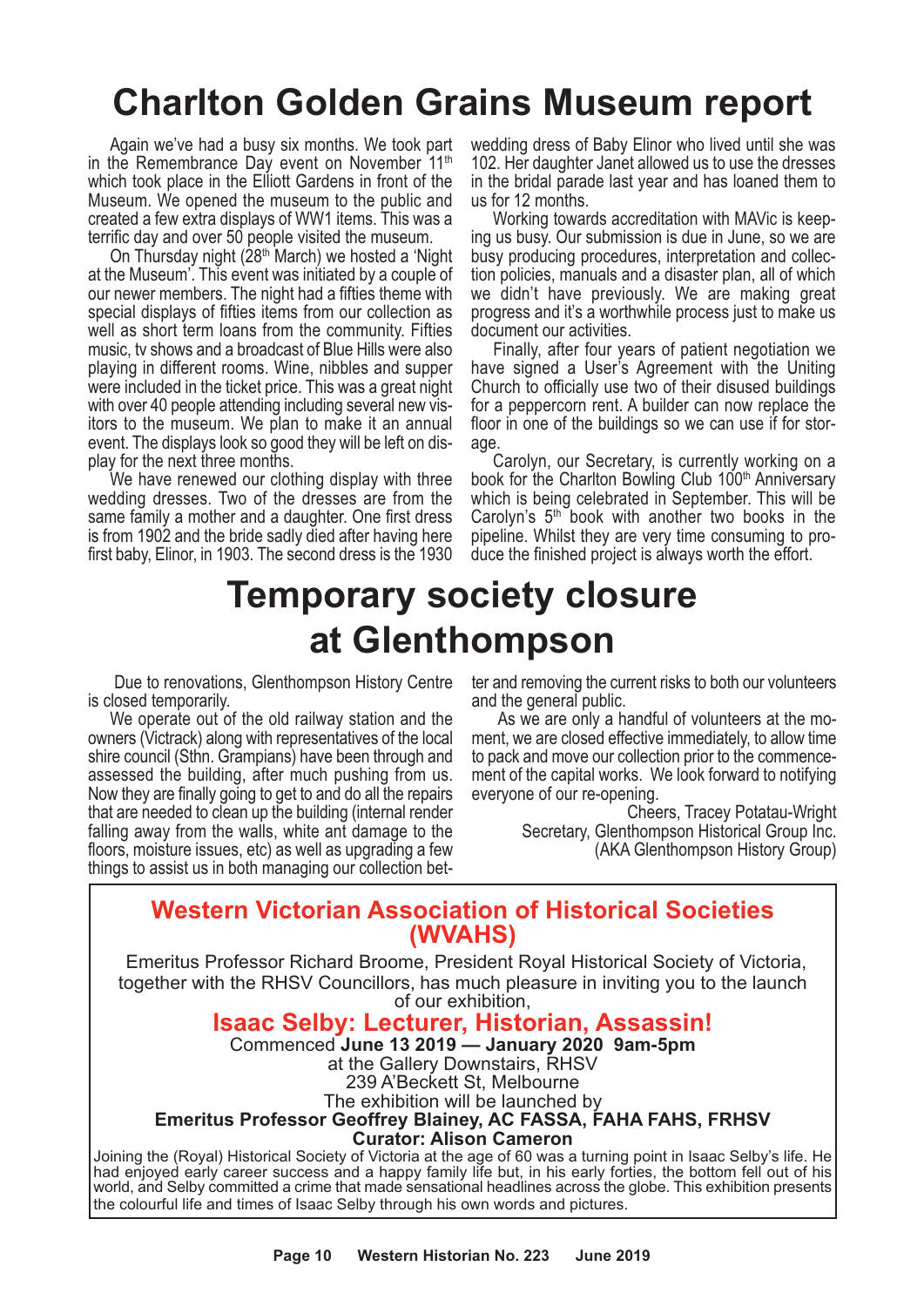## **Spanish Flu comes to Wycheproof**

A devastating epidemic of this disease swept the world from 1918 to the early 1920s. World wide it is estimated that between 50 million and 100 million died from this disease. Some 15,000 Australians were victims of this pandemic. The following items from local papers published in April, 1919 give some picture of the impact of this disease on a Wimmera community.

Donald Times April 15th. Widespread regret was felt in this district when it became known that Nurse E. Walder, daughter of Mr and Mrs Walder of Watchem had died from an attack of pneumonic influenza after an illness of eight days. The young lady, who was deservedly popular, died on Friday and was buried privately at the Watchem cemetery on Saturday. The deceased young lady had nursed a patient, a man from Carlton, Melbourne, who succumbed to an attack of the influenza. Miss Walder had been nursing at the Witherspoon Hospital for almost two years

#### **Mt Witherspoon Ensign April 18,1919 Nurse E. Walder**

The pneumonic influenza outbreak has called upon doctors and nurses throughout Australia to make supreme sacrifices in the execution of their duty to the sick, and Nurse Eliza Ellen Walder of the Witherspoon Hospital, was found at her post of duty when called upon about two weeks ago to nurse an influenza male patient from Charlton. She contracted the disease and despite Dr. Rail's medical skill and the nursing care of Matron Shaw and Nurse Cuthbert, she died after an illness of 10 days at 3 p.m. last Friday. Quite a gloom seemed to spread over the town because Nurse Walder was well known and popular and sincere regret was widespread. Her bright life and promising career was terminated a few days after her 24th birthday.

Before taking up duty at the Witherspoon Hospital Nurse Walder took a prominent part in the work of St Aiden's Church Watchem being organist and a Sunday School teacher for years. She was also an enthusiastic Red Cross Worker and had four brothers in the A.I.F. abroad, one of whom (John) was killed at Gallipoli. In addition to the parents Mr and Mrs James Walder there are eight brothers ( James H., William R., George T., Oswald F., Alexander C., Harry, Archibald S. and Llewellyn S.) and four sisters ( Mrs S. King, Kinnabulla, Maggie, Louisa and Mary) to mourn their sad loss and for whom deep and sincere sympathy was shown.

The deceased was born at Watchem and about two years ago entered on her training as a nurse at the Witherspoon Hospital where she won a name for gentleness, sincerity and amiability. The body was conveyed to Watchem Cemetery for interment on Saturday morning where a large number of relatives and friends assembled. The oak coffin was covered in floral tributes from the Hospital staff and friends. Rev. Mr Bodley conducted the service at the graveside and Mr F. H. Tucker carried out the funeral arrangements.

## **Horsham Historical Society report**

Our collection continues to increase thanks to on- going acquisitions and permission to copy information and photos. We have many things on the go and often require volunteers to assist with scanning and data/

The Society continues to have many projects hap-<br>pening including a monthly history column in the Wim-<br>mera Mail Times. Feb-April articles include: Green Park Home, Thornley's Home and Bullocks in the Wimmera. Topic suggestions or researchers for articles are more

than welcome. The Grant from Horsham Rural City Council for binding copies of the Wimmera Mail Times has been

used to bind <sup>2016</sup> and <sup>2017</sup> editions. No word yet if we have been successful for the PROV: Local History Grant for two new research com- puters and <sup>a</sup> portable desk.

We have applied to Horsham Rural City Council-Community Development Grant 2019/20 for heritage signage in the CBD and Horsham Sports & Community Club for binding the 2018 editions of the Wimmera Mail Times.

We had a small group visit in April. Hosts Jim Heard and Rod Jenkinson talked on local families and gave a

tour of HHS. *Requests Feb-April:* HHS has received approxi- mately <sup>32</sup> requests - this includes <sup>20</sup> for family research

the rest were general. Several requests are still ongoing or awaiting a reply. Thank you to the researchers and others who have assisted — we really appreciate all the effort you put in. Requests have been declining due to the availability of free websites and Facebook

*Publications purchased:* 13 including one society interview.

*(A full list of the publications is available from our website or at HHS). AGM agenda & Nomination form:*

Attached are the AGM Agenda and Nomination Form. We encourage members to consider nominating for the committee. Membership Fees are from 1 July 2019 - 30 June 2020 and the due date is 30 July. Forms will be sent out in July after the AGM. Printed Historians<br>will have a fee with no additional cost for an email copy.

History Week: 13 - 20 October 2019. Events are yet to be organised — possibly a street walk — members will be updated via email and media.

#### *Contact Details*

Please make sure the society has all your current contact details — including email and mobile number so you do not miss out on the quarterly newsletters or any society news/updates.

*Upcoming Events/Important Dates:*

*May: Society birthday – no event planned.*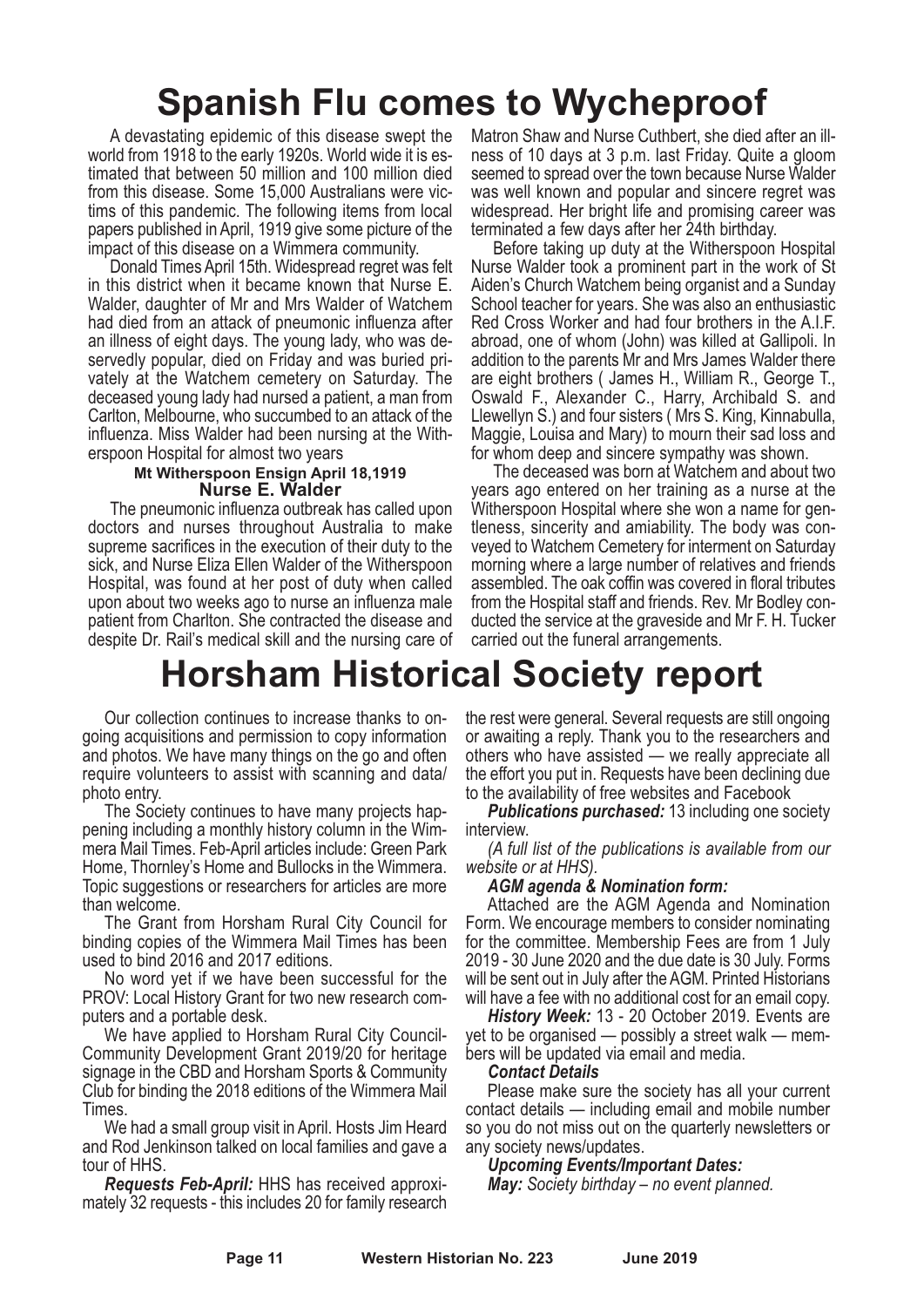## **Lucky trip sees steps to forgotten springs unearthed**



**Newstead resident Chris Simmins has uncovered a piece of forgotten history — the Joyce's Creek Springs.**

#### *By Christie Harrison Maryborough Advertiser — May 24, 2019*

Newstead resident Chris Simmins thought someone had been dumping rubbish when he tripped over a piece of concrete on the bank of Joyce's Creek.

But little did Chris know that what he'd actually stum-<br>bled across a piece of lost history which he'd spent

weeks searching for. The concrete was part of the Joyce's Creek Springs, <sup>a</sup> once hugely popular natural spring located next to the Pyrenees Highway bridge which crosses Cairn Curran

Reservoir near Newstead.<br>Discovered in the 1930s, the spring attracted hun-<br>dreds of people to its banks, but, until its recent redis-<br>covery was completely lost to time.<br>Chris said he first heard about the Springs from a

friend and became interested in rediscovering the lost

landmark. "I was on my way to Maryborough with <sup>a</sup> friend, Bernie Gervavsoni and as we drove over the Pyrenees Highway bridge and he mentioned that a member of our local fire brigade used to hose down the steps he said.

I had no idea what he was talking about and he told me about the concrete steps going down to a spring on the bank of the creek."

Talking to fellow Newstead residents Chris discovered the springs had once been a well established rest spot for tourists and travellers but there was no record of its location.

I had recently retired and being a former surveyor, I had two weeks to spare so I started looking for them by probing," he said.

"I probed from Plaistow (which is a fair way from the bridge) looking for some sign of a structure but couldn't

find anything. "I decided that if <sup>I</sup> didn't find it on the last day of the two weeks I would give up. I was wandering around on

that last day near the bridge feeling quite despondent when I tripped over a big bluestone rock. I put my hand out to save myself which came to rest on a piece of

concrete. "Initially <sup>I</sup> thought someone had been dumping rub- bish but <sup>I</sup> started poking around and realised it was the edge of a step. The next day I started excavating and

From there Chris jumped into research, pulling up plenty of record from old newspapers and community

notices:-<br>
"On January 28, 1936 the Tarrengower Times pub-<br>
lished a story which described how a boy named Tem-<br>
pleton had discovered the spring while fishing," he said.<br>
"Lots of local notables (like councillors from the

"In 1939 the committee received a grant and the steps leading down to the springs were constructed for

£100 which was <sup>a</sup> lot of money in those days. "There was also <sup>a</sup> lot of analysis done on the spring water and it was the second if not the first best mineral water in Victoria which is what made it so popular. Peo-<br>ple would come with bottles and collect water and there<br>was seating and signs.

"It used to issue 100 gallons of water per hour just under its own power no pump needed. It was well loved and popular but it was eventually lost in time.

Since making his discovery Chris has been taking measurements and plotting the location of the springs in the hopes it will not be forgotten by future generations.

My part of this is just to document it. The spring's no longer functioning but I want to make sure it's not forgotten again" he said.

"It will be covered up again in time because the reservoir will rise and fall but I want to make sure it's not lost to future generations.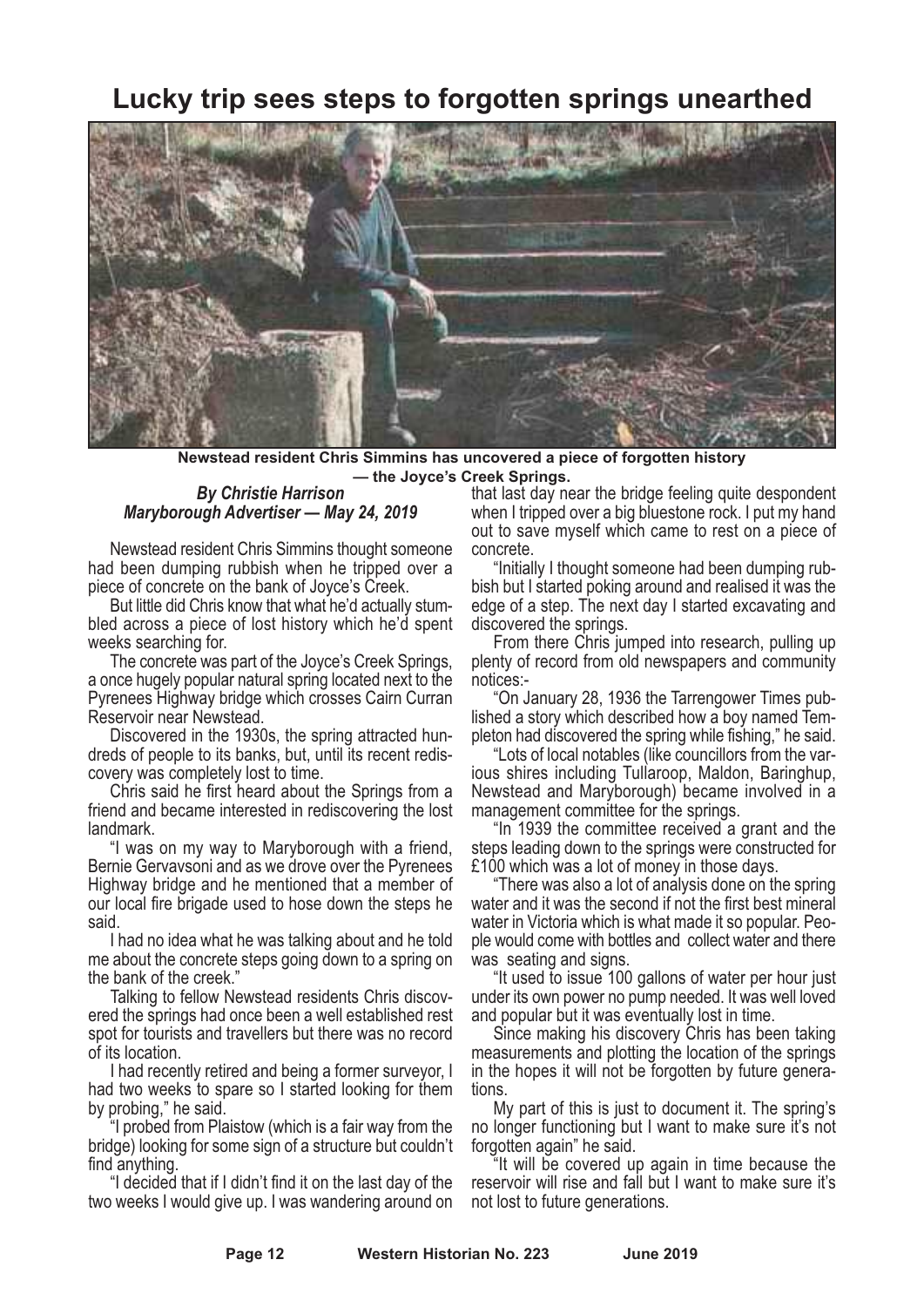## **Coroner's Inquest, on businessman Mr. Robert Mann.**

**Hobarton Guardian October 15, 1847**

The enquiry of the corpse as to the cause of the death of Mr. Mann, having terminated at one o'clock on Thursday morning last, we shall now give a full narrative of the brutal murder from the evidence as given at the inquest, at which we were present taking notes with an understanding that we would not publish them until

the inquest had terminated.<br>It appears that Mr. Mann left his office in Murray-<br>street on Thursday afternoon and proceeded to the Berridale Inn, Glenorchy where he remained about 4 hours which house he left about 9 o'clock to proceed to his own farm which is about half a mile from the Berridale up a lane of the highroad; about halfway between the house of the deceased and the road in the lane that leads to his late residence is a gate at the entrance to his farm and when he entered the gate the deceased only proceeded a few steps before he received two mortal wounds at the back of the head either of which said Dr. Bright was sufficient to have cause immediate death but other wounds were inflicted by the brutal fiends or monsters who thus took the life of an inoffen-<br>sive and much respected fellow-citizen.<br>Nothing was generally known in the neighbourhood

where the murder was committed until the following morning and we will just give the evidence of Miss Richards who was stopping at the house of the de- ceased at the time and <sup>a</sup> few days before at the house of Mr. Mann as given in evidence on Tuesday last at the Berridale Inn before A. B. Jones, Esq. and the fol- lowing jury Henry Bilton, Esq, foreman (who we have much pleasure in stating paid the greatest attention to the witnesses and made a note of the whole of their evidence,) Messrs. Thomas Abery, Solomon Austin, S. S. S. Stevens, Joseph Beresford, Sinclair Williamson, J. H. Barley and John Robertson. The coroner closed the court on the public as he has the privilege to do fearing that the ends of justice might be frustrated if the evidence was talked over before the termination of the inquest, but allowed reporters to be present on condition that the proceedings were not published until the termination of the inquest.

Miss Richards, on being sworn, said — I am daughter of Mr John Richards, schoolmaster; I went to stop for a few days at Mr. Mann's, the deceased, whose body I saw this day at the Berridale Inn. On Thursday evening last, I was stopping at Mr. Mann's, about 10 minutes past 9 o'clock, and on the same evening we were expecting Mr. Mann home and Mrs Mann went to the door, and said she saw Mr. Mann coming up the lane with a lantern; Mrs Mann then told Livingston that his master was coming. Livingston said, is he? Mrs. Mann asked Livingston what o-clock it was? He replied 10 minutes past nine. About a quarter of an hour after that time, Miss Agnes Mann and I went out to see what Mr. Mann was about we had a candle with us Miss Mann called out Father two or the times but no one answered.

and fork for Mr. Mann to get his supper Mrs Mann said main up for some time but if he was cross she would go to bed Mrs Mann called out to Livingston Henry the master is coming he said is he? We waited up for some time but the deceased did not come. I asked Mrs Mann what kept Mr. Mann so late? She replied he often stopped out later than that in the past and we thought we heard some one talking in the yard and I thought it was the deceased talking to the pigs as he sometimes did. I heard the dogs bark and said it is strange the dogs<br>bark at Mr. Mann there must be some stranger. Mrs. Mann said perhaps he is drunk. I told Mr Mann she had better go to bed as if Mr. Mann was in a bad humour there might be a quarrel. Mrs. Mann then went to her bedroom. Sometime after this I heard someone talking and we listened to hear who it as. Miss Mann said it and Miss Mann called out to Livingston to know who came in. <sup>A</sup> voice, which <sup>I</sup> believed to be Livingston's, replied it is Michael. Miss Mann then said, Michael did you come up the drive? Michael said he did not. Miss Mann then asked Michael if he had seen her father. Whelan said he did not. <sup>I</sup> heard Mrs. Mann say she wondered here Mr. Mann could be when Miss Mann replied, perhaps he is at the Berridale on business. We

then went to bed. About half-past <sup>5</sup> o'clock, on Friday morning last, the 8th instant Mrs. Mann told Miss Agnes Mann and me to get up as there must be something the matter with Mr. Mann as he had not come home. <sup>I</sup> saw Mrs. Mann go to the parlour door and call Whelan whom she told to get up and go to the public-house and see if his master was there. Mrs Mann seemed very much frightened to think that Mr. Mann had not returned. Miss Mann and I then went down the lane as far as the red gate which is the boundary of Mr. Mann's land. We stood there for 10 minutes when we heard footsteps behind us and on looking round I saw Livingston behind us who seemed to be looking about at the road where the body was found. We saw that too and (pointing to Whelan) returning from the public-house. I asked Livingston if he thought anything wrong had happened Mr. Mann; he replied I do not know shortly after this Livingston found the body and said here he is. I said is he asleep and Livingston replied "My God he is murdered." I looked and saw Mr. Mann's boots. I ran up the road crying. Miss Mann began to cry and said now my father is gone what are we to do? Mrs. Mann called out what is the matter? Livingston told her she fell in the road and cried very much. Miss Mann and I assisted Mrs Mann up to the house and put her into <sup>a</sup> chair. Liv- ingston then said Mrs this is Michael's work it is strange he was out last night. Miss Mann said you ought not to accuse anyone without you know, you might accuse the innocent. Livingston then went down the road. Whelan

Mrs Mann laid a cup and saucer with a plate a knife

#### **Continued on Page 14.**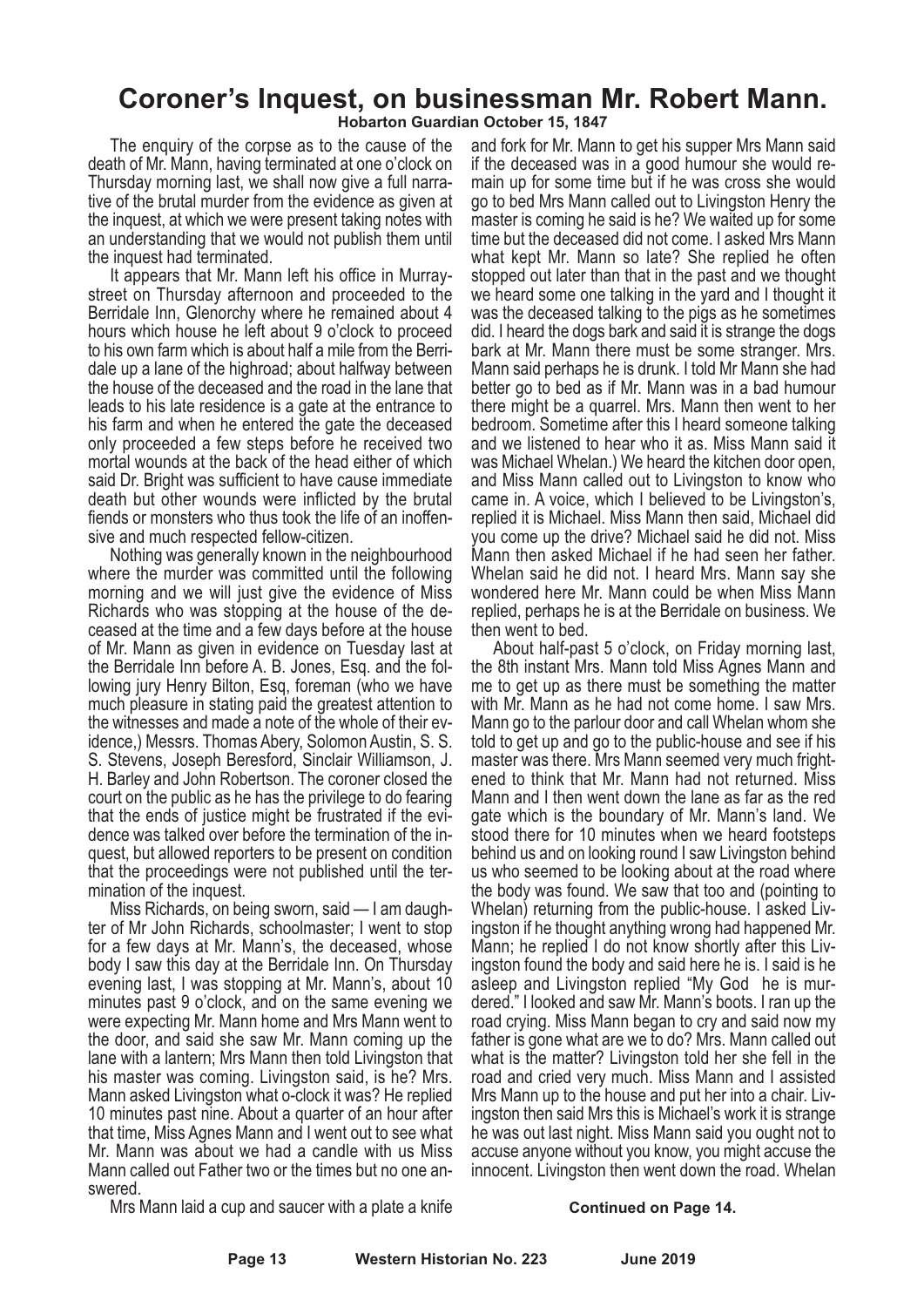then called in and Mrs Mann asked him where he was on the previous night. He replied that as he was with free people; he did not like to say as it might get them in to trouble as he was an assigned servant. Mrs. Mann said to him it looks very curious and, if you are taken, you will be obliged to tell. Michael then went out. In reply to the coroner, this witness said she had known the family for about 2 or 3 years that she had known Mr. Mann to come home tipsy' but always able to walk home. I never knew the deceased to stop out so late before. I asked Mrs Mann what made her cry on the Friday morning and she said she had dreams and was afraid something had happened Mr Mann. I did not hear any cries of murder on Thursday night last. I did not sleep with Mrs Mann on Thursday night but on the bed that was made for Mr. Mann.

There were several other questions put to the witnesses but they were not of any importance. On Friday morning Livingstone sent a passholder in the employment of the late Mr. Mann to inform the police. He went to D. C. Scott, who went to where the body was lying after which Scott proceeded to Hobart Town and reported the murder at the police office as he was returning to Glenorchy, Mr. Moruan, C. C., and D. C. Goldsmith overtook him in a cab and he accompanied them to the place where the murder was committed, Messrs. Morgan and Goldsmith then proceeded to the house of the deceased and examined the occupants.

Mr. Goldsmith asked Mrs Mann if any of her men could have been absent on the previous night without her knowledge but did not receive a satisfactory reply. Mr. Morgan then directed Whelan and Livingstone to be taken into custody.

The body was removed to the Berridale Inn and the coroner enquired of the murder, when it was arranged that an inquest would be held on the following day. Shortly after 10 o'clock on Saturday the proceedings were commenced and the jury were much alarmed at the frightful appearance of the deceased as bis head was literally smashed to pieces.

Dr. Bright made a post mortem examination of the deceased and gave it as his opinion that the deceased must have died from either of the wounds inflicted by some blunt instrument. A statement was handed to the coroner and jury which was made by Whelan on the Friday night in the lock-up which implicated Livingstone in the horrid murder and was signed by Whelan, as cor- rect

The coroner and jury sat until late on Saturday

night,and then adjourned the court until the following Tuesday. On Sunday last Whelan bent for O. C. Scott and to that officer made a "further statement" which affirmed that Mrs. Mann was concerned in the brutal murder and entered into several particulars respecting what occurred previous the murder.

Whelan admitted in his statement that he laid in wait for Mr. Mann on the previous Tuesday for the purpose of murdering him with a pitchfork but when Mr. Mann came up he had not the heart to do it at that time but that he and Livingstone murdered Mr. Mann on the Thursday night. Several portions of this statement are unfit for publication but Whelan declared that it was true as he stood before God.

When the statement was finished it was thought necessary to apprehend Mrs Mann. On Tuesday the coroner and jury again assembled at the Berridale Inn, when an axe was produced by Dalvol the "detective force" which he found at the house of the deceasedamong some woodof upon which was a quantity of blood and hair. Dr. Bright examined the hair and on comparing it with some of the hair cut off the head of the deceased declared it to correspond which left little doubt on the minds of the jury that the axe was the fatal instrument with which the foul murder was committed.

The second statement of Whelan was put in and read during the reading of which Mrs Mann was very much excited and declared there was not a word of truth in it. Both statements were made by Whelan without being solicited to make them or any threat or inducement whatever. Whelan told the constables he was with a man, who lives at Glenorchy, called "Old Jonathan" on the night of the murder but on enquiry this

was not found to be the case.<br>Several witnesses were examined and the enquiry lasted until 10 o'clock on Tuesday nigh when the court was adjourned until the following morning. Mrs Mann gave evidence to show that in consequence of some misunderstanding between the deceased and the man Whelan on the day previous to the murder Whelan threatened Mr. Mann.

On Wednesday the coroner and jury again assembled and after taking evidence to a late hour the coroner then summed up and read the evidence over to the jury who after deliberating about three hours and a half returned a verdict of wilful murder against Henry Livingstone and of aiding and abetting against Michael Whelan. The prisoners will be tried next week at the Supreme Court.

## **History Victoria Bookshop**

Our *History Victoria Bookshop* has both a physical presence at 239 A'Beckett St, Melbourne and an on-line presence through our website and is a valuable outlet for any and all publications which touch on Victorian history.

We mostly sell books on consignment and there is a consignment agreement and information available for download from our website.

If you are sending us three books for the bookshop

we ask you to consider adding two more copies and make it five in total.

The first extra copy is a donation to strengthen our collection of Victorian history - the largest and most important collection outside government bodies. The 2nd donation is a review copy.

We are happy to sell books from other historical societies and have great success in helping these publications reach a larger readership.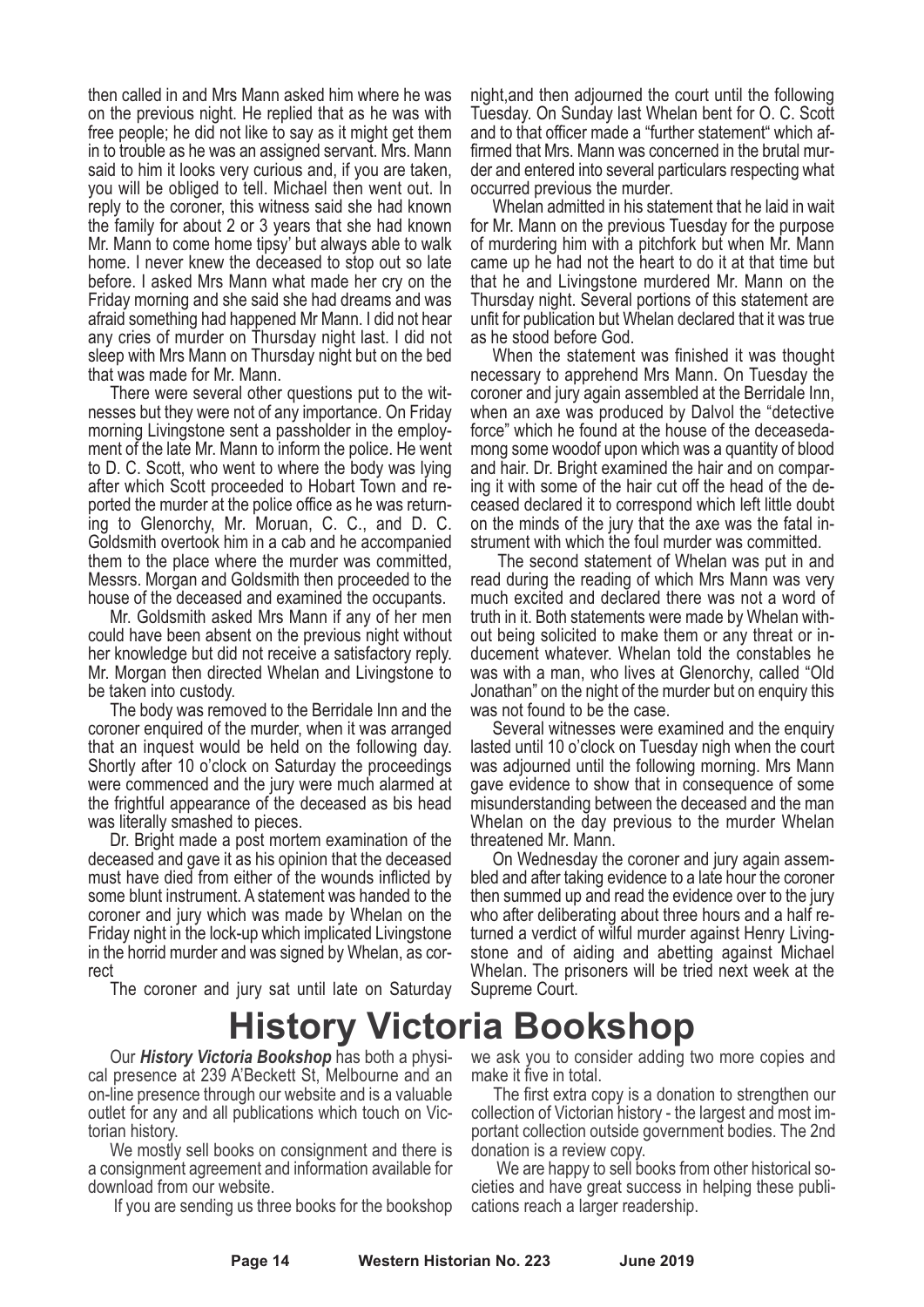# **Successful March weekend in Swan Hill**

On Saturday March 30 at 6.30 am Judy and I departed Carisbrook for the day trip to Swan Hill to attend the AGM of the WVAHS which was well attended with about 80 members attending.

Following a quick cuppa and something to eat the group split up to attend zone meetings, Midlands zone was very well attended.

At midday the AGM commenced with Michael Menzies of Geelong re-elected as President, the position of Vice-President was filled by Margaret Haines of Maryborough, Secretary/Treasurer again went to Helen Curkpatrick of Horsham, Webmistress again went to Carolyn Olive of Charlton and Newletter Editor again went to myself for a third year.

Membership fee was again left at \$30 per society and \$15 per individual for the four newsletters.

The majority of societies have kept research fees to \$20 plus small charge per page and photographs. Carisbrook increased to \$25.

John Kumm of Donald gave an updated session on the slide show "History Road Trips" where each society can input historical places of interest on a smart phone app showing where tourists can find items of interest eg. cemeteries, monuments, heritage buildings etc.

WVAHS has the webpage up and running including

newsletters which can be downloaded and also a Facebook page to those interested. Please give it a go.

Next zone meetings are to be at Natimuk for Wimmera zone, Southern zone to be held at Derrinallum/Lismore and Midlands zone to be held at ERpentine by Cohna Historical Sociey location and date to be confirmed in September/October 2019.

Next AGM to be held hopefully at Ararat (to be confirmed)

Following the AGM members were taken on an hour cruise on a paddle steamer down the Murray with afternoon tea served on board which was greatly enjoyed by all.

Sadly Judy and I missed the dinner Saturday evening and the trip to historic Tytynander Homestead on the Sunday due to commitments on the Sunday at home in Maryborough.

At 5pm Judy and I headed off on the return drive home arriving just after dark completing a 466 km trip and kangaroo free.

> **Robin Parker, Secretary, Carisbrook Historical Society and Editor of the WVAHS newsletter "Western Historian"**

## **Victorian Community History Awards Applications close 2pm, 19 July**

Each year, in partnership with Public Records Office Victoria (PROV) we run the **Victorian Community His***tory Awards* – the eligibility period runs from 1 Jul to the following 30 Jun. Applications are now open for projects which will come to fruition between 1 Jul 2018 and 30 Jun 2019.

The awards ceremony is held at the Victorian Arts Centre during History Week in October (Mon 14 Oct 2019) and the peak award is the Premier's History Award. There are nine different awards in total covering all aspects of community history.

These awards are not just for published history but include podcasts, exhibitions, articles, multi-media presentations, etc.

*Application forms are available now through the link below.*

#### *Victorian Community History Awards 2018 – 2019*

Entries are now open for 2018 – 2019. Applications close at 2pm, Fri 19 July 2019.

*2019 Application information and on-line application form can be found here. 2017 – 2018*

Entries for the 2017-2018 year are now closed. All Victorian history projects which come to fruition between 1 July 2018 and 30 June 2019 should be entered in the awards for 2018-2019. Entry forms will be available from this website in April 2019.

The Victorian Community History Awards recognise excellence in historical method: the award categories acknowledge that history can be told in a variety of formats with the aim of reaching and enriching all Victorians. The Victorian Community History Awards have been held since 1999 and are organised by Royal Historical Society of Victoria in cooperation with the Public Record Office Victoria.

Thank you to all who submitted works for the 2018 Victorian Community History Awards. Please access the award booklet:

#### *VCHA 2018 winners and commendations booklet VCHA 2018 All Entrants book Where to find VCHA publications final*

Keep an eye on this page or contact the Royal Historical Society of Victoria office@historyvictoria.org.au

for details of our 2019 Victorian CommunityHistory

Awards. Stories of the <sup>2017</sup> Victorian Community History Award Winners

The RHSV is currently publishing, in our eBulletin, a series of articles by Paul Sandringham profiling the 2017 winners of the VCHA. They are great stories and well-worth reading. As the stories are published we will also upload them to this website..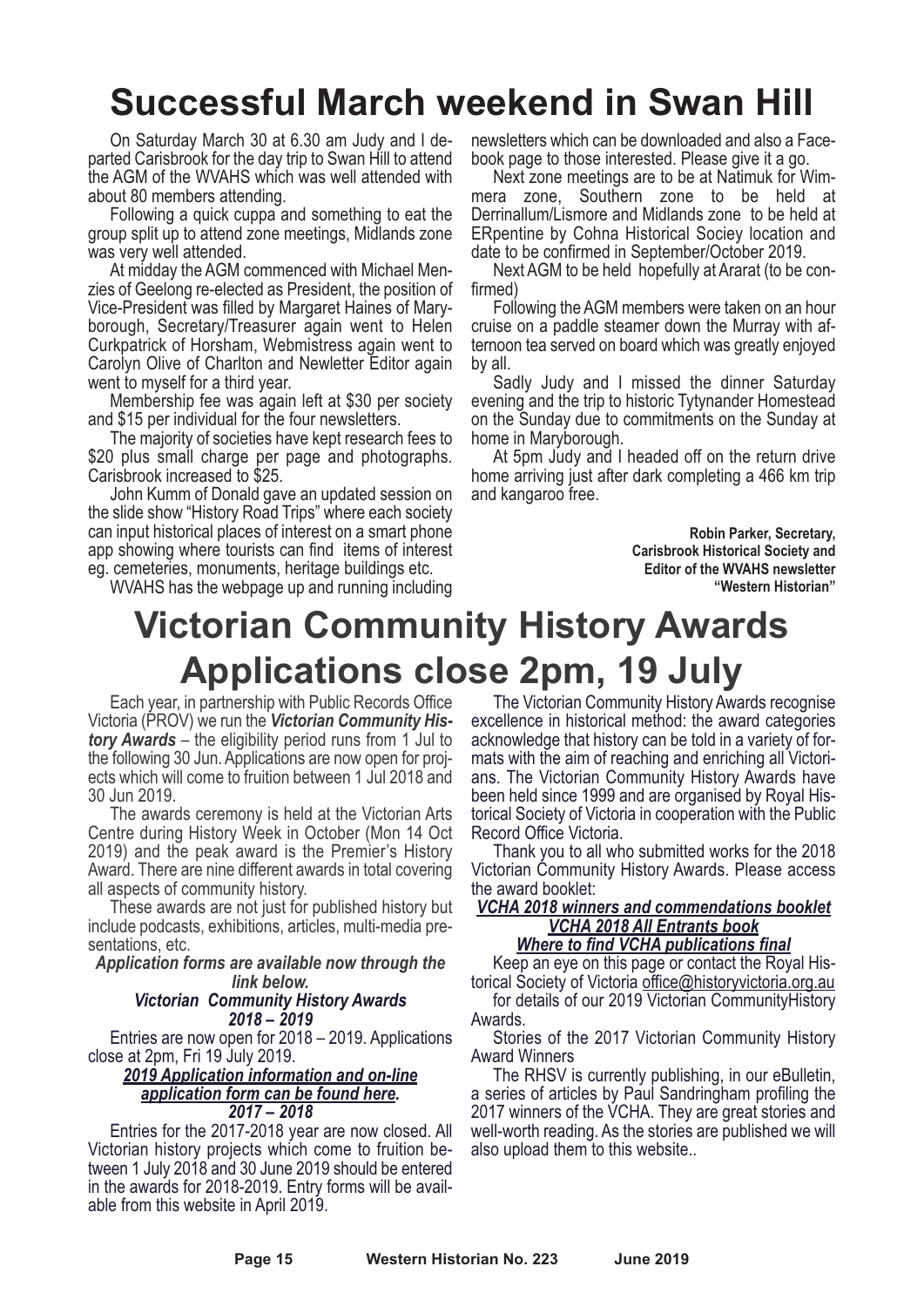# **Are You an Author? or History Publisher?** — **We can help you**

#### *HOLSWORTH LOCAL HERITAGE GRANTS: Closes 31 July*

The Royal Historical Society of Victoria is currently accepting applications for grants of up to \$2,000 which are available for the publication of any specific or general local history or natural history in rural and regional Victoria. The grant is intended for small organisations with an interest in publishing works of historical value. Applications close 31 July 2019.

#### *MARKETING*

We have almost *1,200 members* – 350 of which are other historical societies across Victoria which usually forward our newsletters to their members so our total reach is up to 20,000 history enthusiasts across Victoria. The community history movement in Victoria is strong and well organised.

#### *We have 4 regular avenues for publication:*

1. The *Victorian Historical Journal* (VHJ) which is a substantial journal of articles, papers and *long book reviews* which comes out twice a year for our 1,200 members. It is also digitally available through the State Library of Victoria website, Informit (University Libraries) and Web of Science (educational libraries). It also has a small subscription list of libraries across Australia and around the world. The editors choose the books to be reviewed. VHJ also accepts *advertisements*.

2. *History News* is our 16 page newsletter which is delivered both electronically and / or in hard copy to our 1200 members. This is published six times per year. History News carries both *short book reviews and information about new titles to be found in our His-*

## **Donald reports a successful year**

Since the October Zone meeting the Donald Group has held an exhibition to mark the Centenary of the Armistice, organised a full program of monthly speakers for 2019 and enjoyed a successful Annual Dinner which

featured Pam Cupper as guest speaker. The Archives are open for three days per week from 10 am to 4 pm and have attracted a fair level of interest and enquiries. This period saw the deaths of two very valuable

members in Lois Davidson and Ron Falla. Lois had devoted countless hours to organising displays and to cataloguing the collection in the Court House Museum.

*tory Victoria Bookshop.* All books on Victorian history (fully or partially on Victorian history) sent to us are re- viewed in *History News*. Some are then chosen by the VHJ editors for longer reviews. *History News* also accepts *advertising.*

3. *Old News* is our eBulletin which is a more informal document that goes out to our members and other interested parties fortnightly. This does not carry book reviews however every edition has a *spotlight on a new book* in the bookshop. We will also do *book giveaways* for new publications.

#### 4. *Facebook*

We have a strong presence on Facebook (currently 4,250+ followers and growing at 30% pa). Facebook is used to promote our events and services including *books for sale* through our History Victoria Bookshop.

#### *BOOK LAUNCHES*

We often hold **book launches** at the RHSV. These can be private launches or can be opened up to our membership in which case they get publicised through our *History News*, *Old News* and Facebook.

#### *AND FINALLY ...*

Don't forget, when you publish, send us 5 copies — 1 for the collection, 1 for review and 3 for the bookshop. And then make sure you enter the Victorian Community History Awards.

And remember, finally, when you start *researching your next book*, that our Collection of Victorian history is the best place to start.

*If you have any queries please contact Rosemary Cameron (03) 9326 9288.*

Ron was <sup>a</sup> foundation member of the Group and, for over <sup>50</sup> years, had been an active member. His <sup>44</sup> booklets listing the selections in Parishes in the East Wimmera are still sought out by researchers into family connections with the area. He also wrote a number of other books on local history, for some co-authored with wife Honor. His knowledge of the natural history of the area was unrivalled and he wrote a book on the Fl ora of Mt Jeffcott.

*A copy of Ron's death appeared in the March issue of the Western Historian.*

*Have you an interesting story to tell?* **Contact editor on robinparker81@hotmail.com**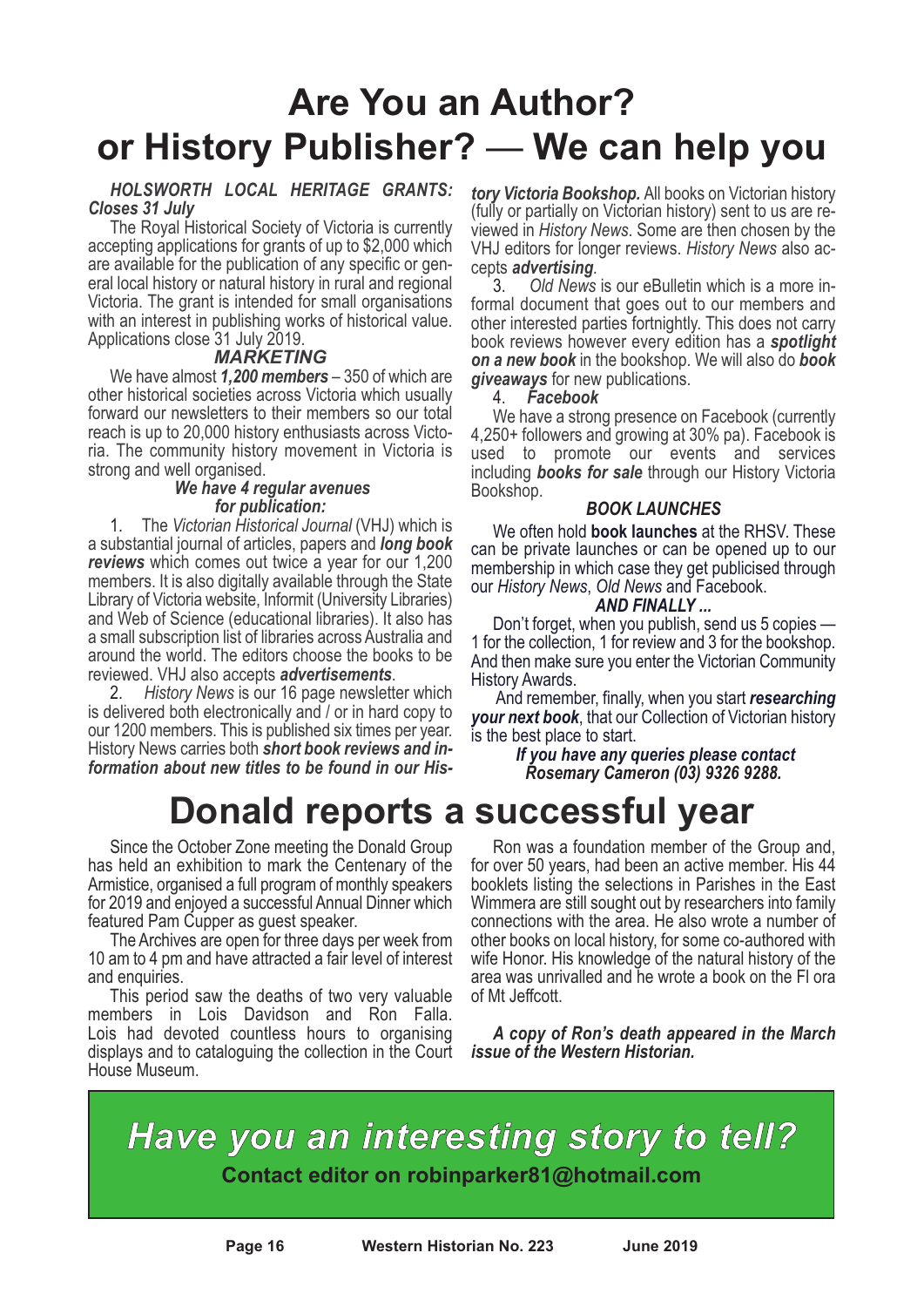## **Selby, Isaac, Lecturer and Historian**

#### *by Frank Strahan*

#### *This article was published in Australian Dictionary of Biography, Volume 16, (MUP), 2002*

Isaac Selby (1859-1956), lecturer and historian, was born on 3 November 1859 at Greenwich, Kent, England, son of Isaac Selby, joiner, and his wife Isabella, née Gilhome. In 1868 the family migrated to New Zealand. Young Isaac attended school at Dunedin, studied at night and began to accumulate a vast store of information about history, religion, philosophy, science, literature and the arts. He moved to Melbourne in 1882 then returned to Dunedin. At the office of the registrar of marriages, Auckland, on 28 October, 1885 he married Jessie Beatrice Chapman; they were to have a daughter and two sons.

Back in Melbourne Selby made a living from public lecturing and debating. He praised the virtues of Unitarianism and teetotalism and attacked Catholicism in general and the Jesuits in particular. In the late 1890s he and his family travelled to San Francisco, United States of America where a businessman Donald McRae introduced them to the Universal Spiritual Association. Isaac repudiated the society as Catholic but Jessie came under its influence and refused to leave San Francisco. He sailed to Australia alone in 1901. After standing unsuccessfully against H. B. Higgins for the House of Representatives seat of Northern Mel- bourne at the Federal election in March, he attributed

his defeat to 'the sinister hand of Rome'. In <sup>1904</sup> Selby returned to San Francisco. When his wife petitioned for divorce he countered by suing McRae for alienating her affections. Judge James Heb- bard found against Selby granted the divorce and gave Jessie custody of the children. On 28 November Selby entered Hebbard's court and fired a revolver at him: the bullet lodged in the back of the judge's chair. He was sentenced to seven years imprisonment, transferred to a hospital for the insane, and released in 1910 on the condition that he immediately leave for Australia.

Selby resumed lecturing and debating in Melbourne and at country centres. His performances often supported by musicians, singers and photographic slides, continued until the 1950s. As part of a protest against the planned resumption of the old Melbourne cemetery, he formed the Old Cemetery and Soldiers' Memorial Union in March 1918 to 'Save the Old Cemetery and build in the centre of it a monument to the Heroic men who have fallen at the front'. In 1920 he joined the (Royal) Historical Society of Victoria. About that time he inaugurated the Old Pioneers' Memorial Fund to promote the study of history and to lobby for the erection of a statue of John Batman in the Flagstaff Gardens.

In 1924 the fund published Selby's book *The Old Pioneers' Memorial History of Melbourne*, in which he commended the growth of charitable organizations, praised developments in literature, the arts, science and industry and endorsed free education, the eighthour day and the White Australia policy. In the following year he published a pantomime *Hinemoa* in the same volume as his history, *Memories of Maoriland*. His other works included *The Old Pioneers Memorial Al- manac* (1935). Selby never remarried. <sup>A</sup> disappointed lover named

Gertie had written to him in 1924: 'You seem to overrule my thoughts when we are together'. He was sometime minister of the Church of Christ, Carlton. During World War II he lectured on the history of warfare and presided (1941-42) over the Russian branch of the Vic- torian division of the Australian Red Cross Society. He died on 26 March, 1956 at Parkville and was buried in Fawkner cemetery.

#### **Select Bibliography**

*San Francisco Chronicle*, 29 Nov 1904 *Argus* (Melbourne), 4 Mar 1954 *Age* (Melbourne), 27 Mar 1956 Selby papers (University of Melbourne Archives and Royal Historical Society of Victoria).

## **Ah, Foster! It all started in Wimmera River**

**From Wimmera Mail Times January 23, 1980** brew which won an award at the 1855 Paris exposition.<br>The beer's recipe later became Fosters Lager. The story of Foster's link with the Wimmera River water came to light when Horsham historian, Lillian McKen-<br>zie, spotted a photograph of a medal from the exposi-<br>tion in last Friday's Mail Times.<br>Mrs McKenzie said Horsham-made beer from Seel-<br>iger's Brewery won the award at th

because the water used was from the Wimmera River" she said. "The owners later sold the recipe for the beer and it became Foster's Lager".

Mrs McKenzie said a Horsham Historical Society map showed six blocks at Meadowbank, near Horsham

Showgrounds, in the name of Seeliger. Mr Cliff Seeliger, of Langwarrin, said yesterday his Grandfather, Ernst Seeliger, had possibly brought the sham. Family records about the brewery were de-<br>stroyed by fire in 1944.

Mr Seeliger said Melbourne Combines put Horsham breweries out of business because they could cart beer from Melbourne cheaper than it could be produced in Horsham.

Ernst Seeliger also owned the Bull and Mouth Hotel and two other Horsham Hotels. He is buried at Horsham Cemetery.

A spokesman for Carlton and United Breweries said that Fosters Brothers brewery, built at Collingwood in 1888, pioneered lager-style beer in Victoria.